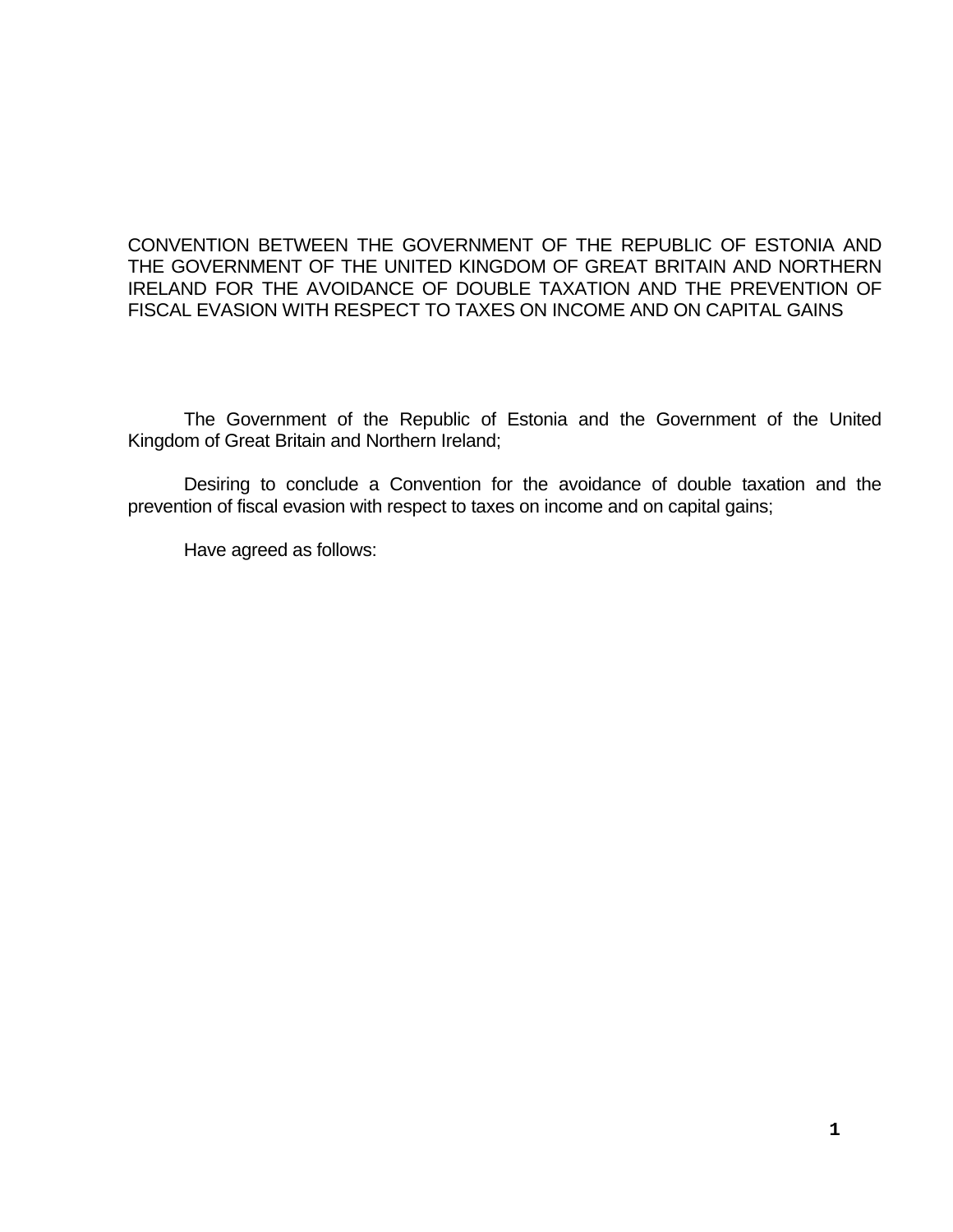# **ARTICLE 1 Personal scope**

 This Convention shall apply to persons who are residents of one or both of the Contracting States.

# **ARTICLE 2 Taxes covered**

(1) This Convention shall apply to taxes on income and on capital gains imposed on behalf of a Contracting State or of its political subdivisions or local authorities, irrespective of the manner in which they are levied.

(2) There shall be regarded as taxes on income and on capital gains all taxes imposed on total income or on elements of income including taxes on gains from the alienation of movable or immovable property.

(3) The existing taxes to which the Convention shall apply are in particular:

(a) in the case of Estonia:

 $(i)$  the income tax (tulumaks); (hereinafter referred to as "Estonian tax");

- (b) in the case of the United Kingdom:
	- (i) the income tax;
	- (ii) the corporation tax; and
	- (iii) the capital gains tax;

(hereinafter referred to as "United Kingdom tax").

(4) The Convention shall also apply to any identical or substantially similar taxes which are imposed after the date of signature of this Convention in addition to, or in place of, the existing taxes. The competent authorities of the Contracting States shall notify each other of any substantial changes which have been made in their respective taxation laws.

### **ARTICLE 3 General definitions**

- (1) For the purposes of this Convention, unless the context otherwise requires:
	- (a) the term "Estonia" means the Republic of Estonia and, when used in the geographical sense, means the territory of Estonia and any other area adjacent to the territorial waters of Estonia within which, under the laws of Estonia and in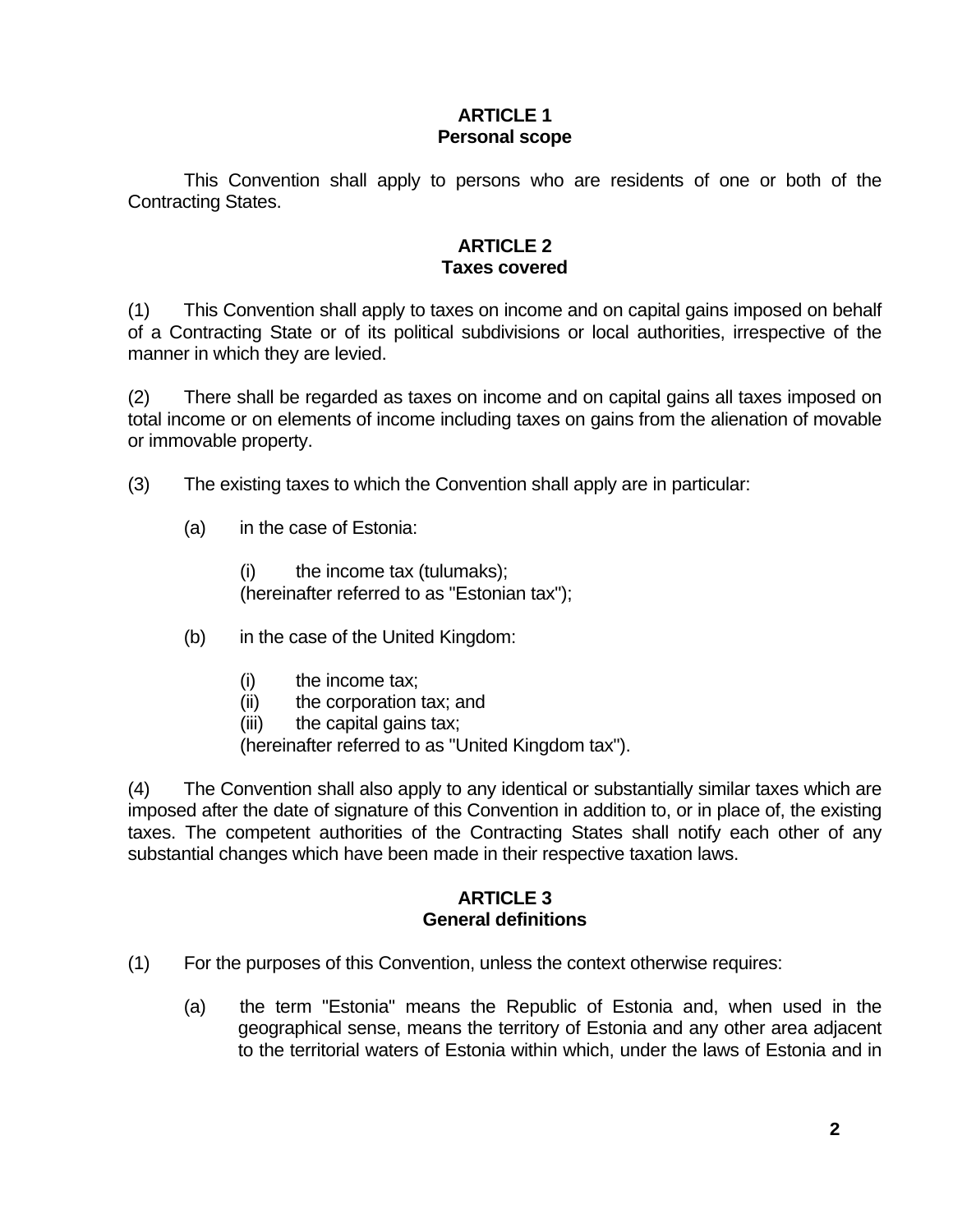accordance with international law, the rights of Estonia may be exercised with respect to the sea bed and its sub-soil and their natural resources;

- (b) the term "United Kingdom" means Great Britain and Northern Ireland, including any area outside the territorial sea of the United Kingdom which in accordance with international law has been or may hereafter be designated, under the laws of the United Kingdom concerning the Continental Shelf, as an area within which the rights of the United Kingdom with respect to the sea bed and sub-soil and their natural resources may be exercised;
- (c) the term "national" means:
	- (i) in relation to Estonia, all individuals possessing the nationality of the Republic of Estonia; and any legal person, partnership or association deriving its status as such from the laws in force in the Republic of Estonia;
	- (ii) in relation to the United Kingdom, any British citizen, or any British subject not possessing the citizenship of any other Commonwealth country or territory, provided he has the right of abode in the United Kingdom; and any legal person, partnership, association or other entity deriving its status as such from the law in force in the United Kingdom;
- (d) the terms "a Contracting State" and "the other Contracting State" mean the United Kingdom or Estonia, as the context requires;
- (e) the term "person" includes an individual, a company and any other body of persons, but subject to paragraph (2) of this Article does not include a partnership;
- (f) the term "company" means any body corporate or any entity which is treated as a body corporate for tax purposes;
- (g) the terms "enterprise of a Contracting State" and "enterprise of the other Contracting State" mean respectively an enterprise carried on by a resident of a Contracting State and an enterprise carried on by a resident of the other Contracting State;
- (h) the term "international traffic" means any transport by a ship or aircraft operated by an enterprise of a Contracting State, except when the ship or aircraft is operated solely between places in the other Contracting State;
- (i) the term "competent authority" means:
	- (i) in the case of Estonia, the Minister of Finance or his authorised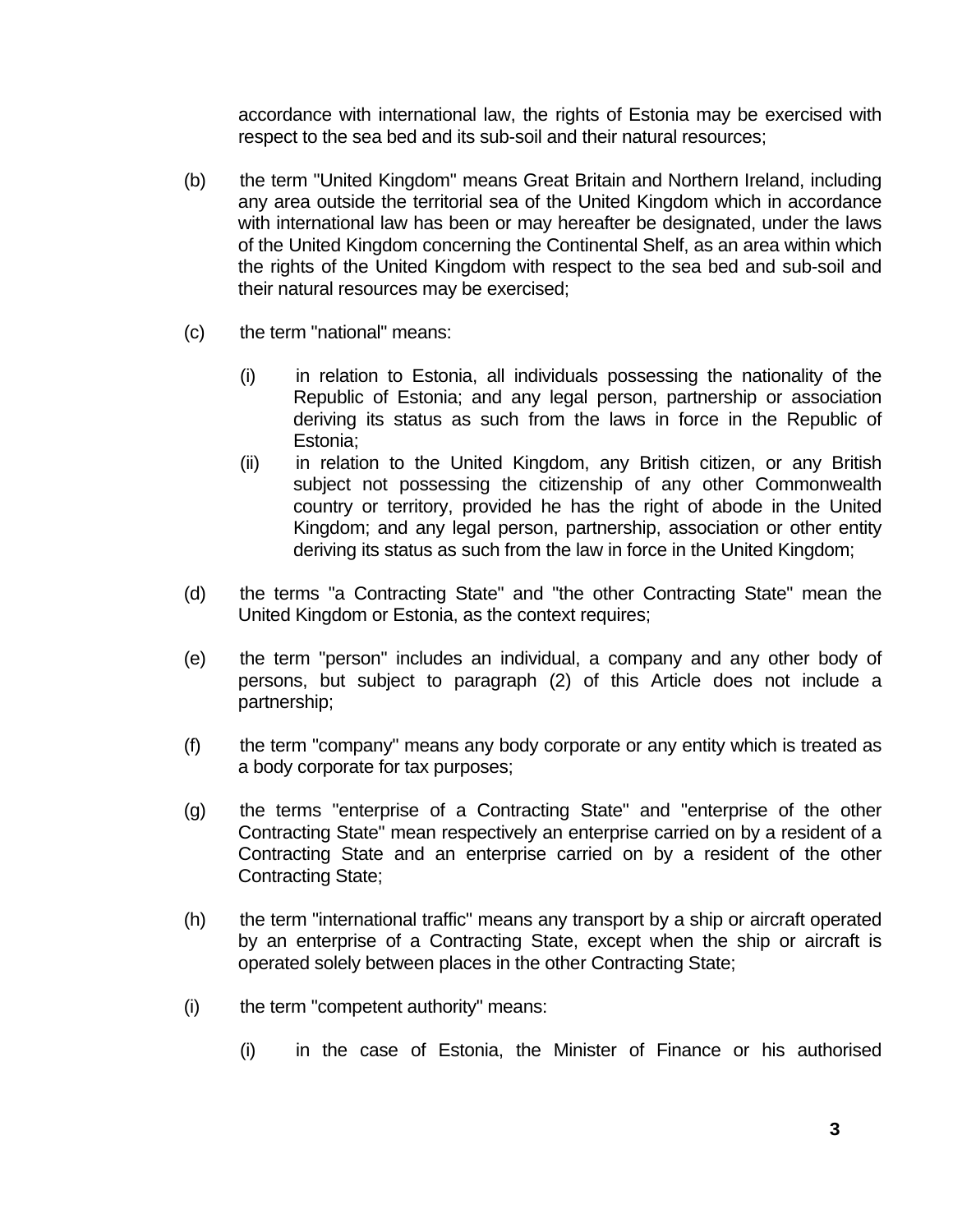representative; and

 (ii) in the case of the United Kingdom, the Commissioners of Inland Revenue or their authorised representative.

(2) A partnership deriving its status from Estonian law which is treated as a taxable unit under the law of Estonia shall be treated as a person for the purposes of this Convention.

(3) As regards the application of this Convention by a Contracting State any term not defined therein shall, unless the context otherwise requires, have the meaning which it has under the laws of that Contracting State concerning the taxes to which the Convention applies.

### **ARTICLE 4 Residence**

(1) For the purposes of this Convention, the term "resident of a Contracting State" means any person who, under the laws of that State, is liable to tax therein by reason of his domicile, residence, place of management, place of incorporation or any other criterion of a similar nature; the term does not include any person who is liable to tax in that Contracting State only if he derives income or capital gains from sources therein.

(2) Where by reason of the provisions of paragraph (1) of this Article an individual is a resident of both Contracting States, then his status shall be determined in accordance with the following rules:

- (a) he shall be deemed to be a resident of the Contracting State in which he has a permanent home available to him; if he has a permanent home available to him in both Contracting States, he shall be deemed to be a resident of the Contracting State with which his personal and economic relations are closer (centre of vital interests);
- (b) if the Contracting State in which he has his centre of vital interests cannot be determined, or if he has not a permanent home available to him in either Contracting State, he shall be deemed to be a resident of the Contracting State in which he has an habitual abode;
- (c) if he has an habitual abode in both Contracting States or in neither of them, he shall be deemed to be a resident of the Contracting State of which he is a national;
- (d) if he is a national of both Contracting States or of neither of them, the competent authorities of the Contracting States shall settle the question by mutual agreement.
- (3) Where by reason of the provisions of paragraph (1) of this Article a person other than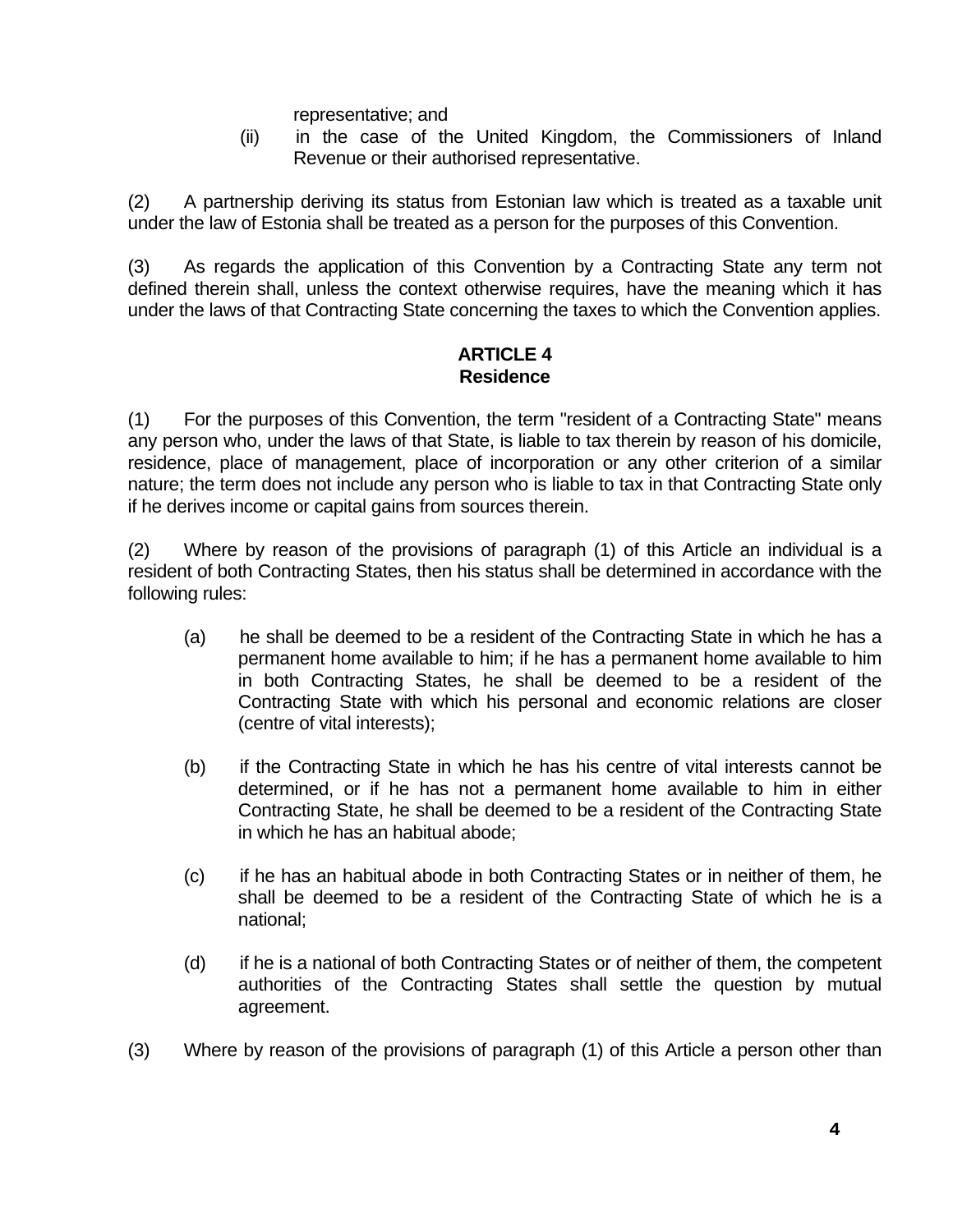an individual is a resident of both Contracting States, the competent authorities of the Contracting States shall endeavour to settle the question by mutual agreement. In the absence of such agreement, for the purposes of the Convention, the person shall not be entitled to claim any relief or exemption from tax provided by this Convention.

#### **ARTICLE 5 Permanent establishment**

(1) For the purposes of this Convention, the term "permanent establishment" means a fixed place of business through which the business of an enterprise is wholly or partly carried on.

- (2) The term "permanent establishment" includes especially:
	- (a) a place of management;
	- (b) a branch;
	- (c) an office;
	- (d) a factory;
	- (e) a workshop; and
	- (f) a mine, an oil or gas well, a quarry or any other place of extraction of natural resources.

(3) A building site, a construction, assembly or installation project constitutes a permanent establishment only if such site or project lasts for a period of more than six months.

(4) Notwithstanding the preceding provisions of this Article, the term "permanent establishment" shall be deemed not to include:

- (a) the use of facilities solely for the purpose of storage, display or delivery of goods or merchandise belonging to the enterprise;
- (b) the maintenance of a stock of goods or merchandise belonging to the enterprise solely for the purpose of storage, display or delivery;
- (c) the maintenance of a stock of goods or merchandise belonging to the enterprise solely for the purpose of processing by another enterprise;
- (d) the maintenance of a fixed place of business solely for the purpose of purchasing goods or merchandise, or of collecting information, for the enterprise;
- (e) the maintenance of a fixed place of business solely for the purpose of carrying on, for the enterprise, any other activity of a preparatory or auxiliary character;
- (f) the maintenance of a fixed place of business solely for any combination of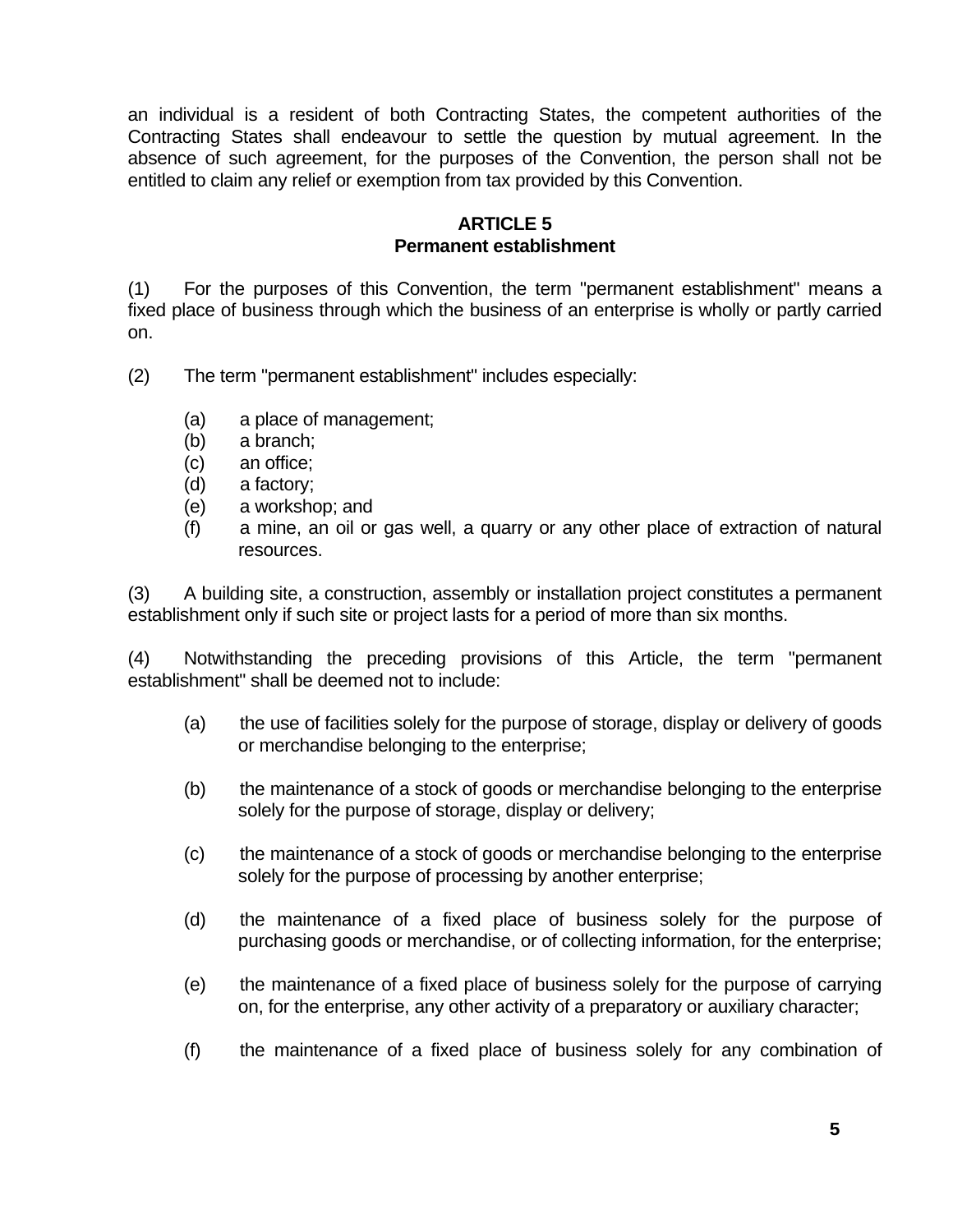activities mentioned in sub-paragraphs (a) to (e) of this paragraph, provided that the overall activity of the fixed place of business resulting from this combination is of a preparatory or auxiliary character.

(5) Notwithstanding the provisions of paragraphs (1) and (2) of this Article, where a person - other than an agent of an independent status to whom paragraph (6) of this Article applies is acting on behalf of an enterprise and has, and habitually exercises, in a Contracting State an authority to conclude contracts in the name of the enterprise, that enterprise shall be deemed to have a permanent establishment in that Contracting State in respect of any activities which that person undertakes for the enterprise, unless the activities of such person are limited to those mentioned in paragraph (4) of this Article which, if exercised through a fixed place of business, would not make this fixed place of business a permanent establishment under the provisions of that paragraph.

(6) An enterprise shall not be deemed to have a permanent establishment in a Contracting State merely because it carries on business in that State through a broker, general commission agent or any other agent of an independent status, provided that such persons are acting in the ordinary course of their business. However, when the activities of such an agent are devoted wholly or almost wholly on behalf of that enterprise, generally he will not be considered an agent of an independent status within the meaning of this paragraph.

(7) The fact that a company which is a resident of a Contracting State controls or is controlled by a company which is a resident of the other Contracting State, or which carries on business in that other State (whether through a permanent establishment or otherwise), shall not of itself constitute either company a permanent establishment of the other.

# **ARTICLE 6 Income from immovable property**

(1) Income derived by a resident of a Contracting State from immovable property (including income from agriculture or forestry) situated in the other Contracting State may be taxed in that other State.

(2) The term "immovable property" shall have the meaning which it has under the law of the Contracting State in which the property in question is situated. The term shall in any case include property accessory to immovable property, in particular buildings, livestock and equipment used in agriculture and forestry, rights to which the provisions of general law respecting landed property apply, in particular any options or similar right to acquire immovable property, usufruct of immovable property and rights to variable or fixed payments as consideration for the working of, or the right to work, mineral deposits, sources and other natural resources; ships, boats and aircraft shall not be regarded as immovable property.

(3) The provisions of paragraph (1) of this Article shall apply to income derived from the direct use, letting, or use in any other form of immovable property.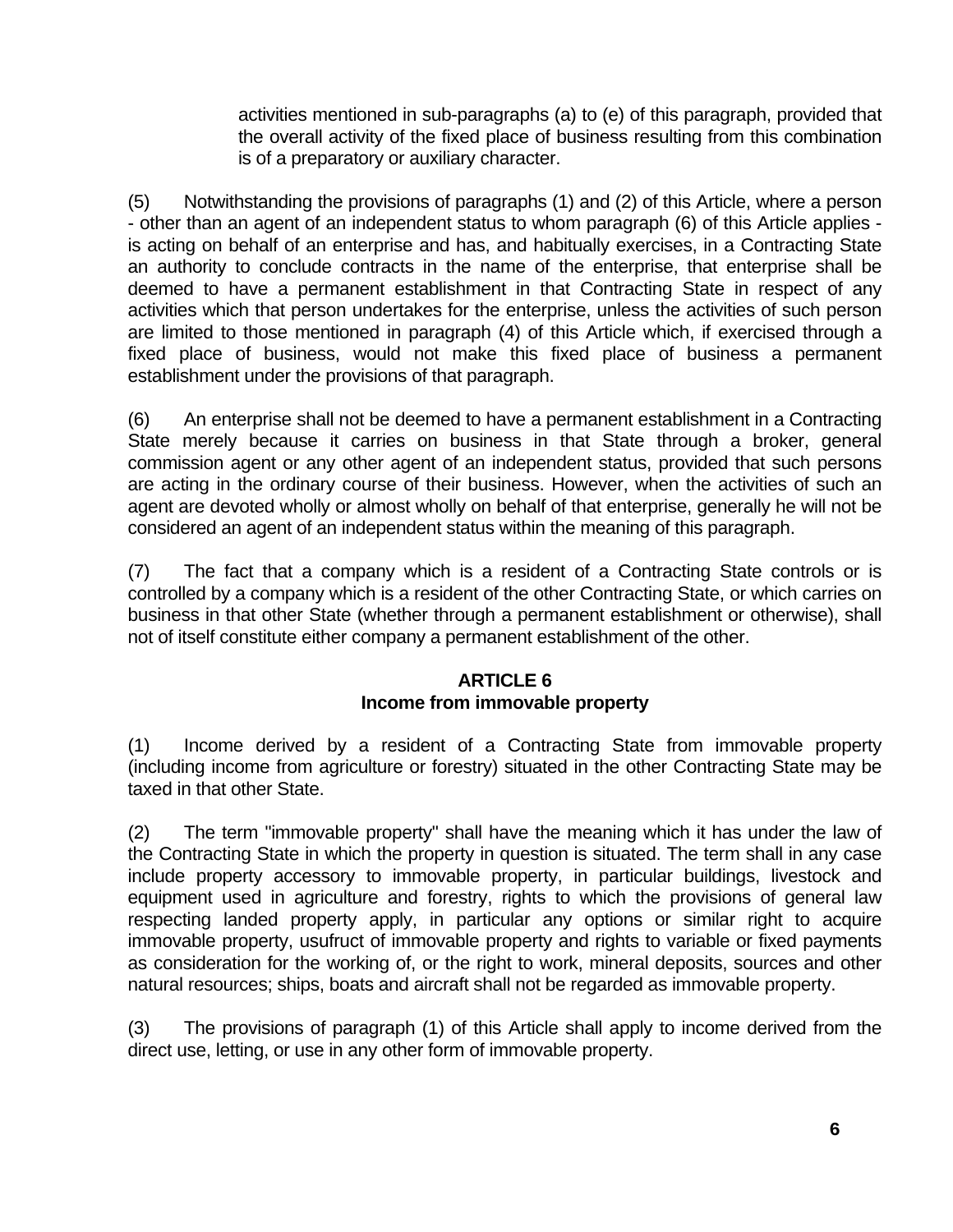(4) Where the ownership of shares or other corporate rights in a company entitles the owner of such shares or corporate rights to the enjoyment of immovable property held by the company, the income from the direct use, letting, or use in any other form of such right to enjoyment may be taxed in the Contracting State in which the immovable property is situated.

(5) The provisions of paragraphs (1), (3) and (4) of this Article shall also apply to the income from immovable property of an enterprise and to income from immovable property used for the performance of independent personal services.

### **ARTICLE 7 Business profits**

(1) The profits of an enterprise of a Contracting State shall be taxable only in that State unless the enterprise carries on business in the other Contracting State through a permanent establishment situated therein. If the enterprise carries on business as aforesaid, the profits of the enterprise may be taxed in the other State but only so much of them as is attributable to that permanent establishment.

(2) Subject to the provisions of paragraph (3) of this Article, where an enterprise of a Contracting State carries on business in the other Contracting State through a permanent establishment situated therein, there shall in each Contracting State be attributed to that permanent establishment the profits which it might be expected to make if it were a distinct and separate enterprise engaged in the same or similar activities under the same or similar conditions and dealing wholly independently with the enterprise of which it is a permanent establishment.

(3) In determining the profits of a permanent establishment, there shall be allowed as deductions expenses which are incurred for the purposes of the permanent establishment, including executive and general administrative expenses so incurred, whether in the Contracting State in which the permanent establishment is situated or elsewhere.

(4) No profits shall be attributed to a permanent establishment by reason of the mere purchase by that permanent establishment of goods or merchandise for the enterprise.

(5) For the purposes of the preceding paragraphs, the profits to be attributed to the permanent establishment shall be determined by the same method year by year unless there is good and sufficient reason to the contrary.

(6) Where profits include items of income or capital gains which are dealt with separately in other Articles of this Convention, then the provisions of those Articles shall not be affected by the provisions of this Article.

# **ARTICLE 8**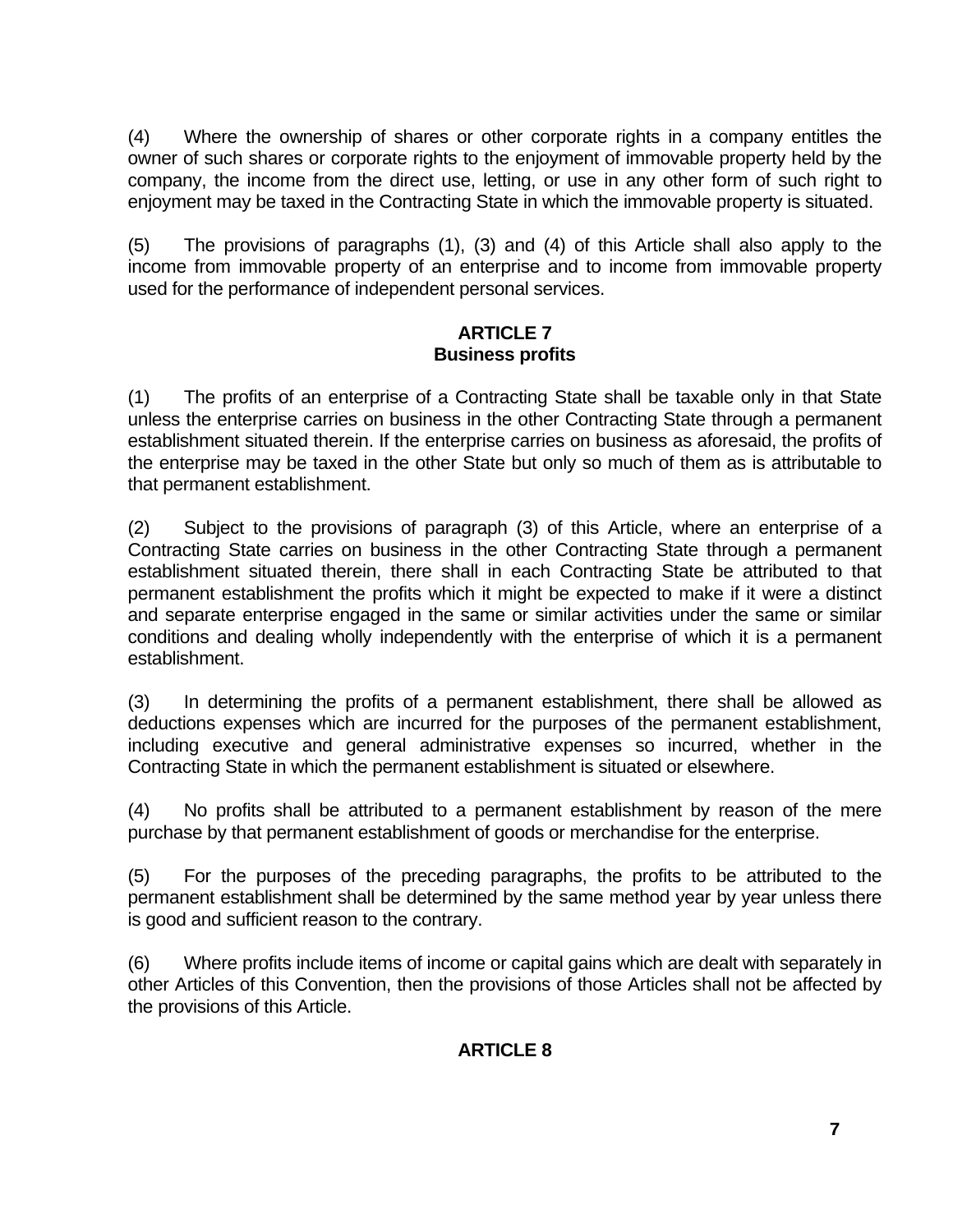# **Shipping and air transport**

(1) Profits of an enterprise of a Contracting State from the operation of ships or aircraft in international traffic shall be taxable only in that State.

(2) For the purposes of this Article, profits of an enterprise from the operation of ships or aircraft in international traffic include:

- (a) profits from the rental on a bareboat basis of ships or aircraft; and
- (b) profits from the use, maintenance or rental of containers (including trailers and related equipment for the transport of containers) used for the transport of goods or merchandise;

where such rental or such use, maintenance or rental, as the case may be, is incidental to the operation by an enterprise of ships or aircraft in international traffic.

(3) The provisions of paragraph (1) and (2) of this Article shall also apply to profits from the participation in a pool, a joint business or an international operating agency, but only to so much of the profits so derived as is attributable to the participant in proportion to its share in the joint operation.

# **ARTICLE 9 Associated enterprises**

- (1) Where
	- (a) an enterprise of a Contracting State participates directly or indirectly in the management, control or capital of an enterprise of the other Contracting State; or
	- (b) the same persons participate directly or indirectly in the management, control or capital of an enterprise of a Contracting State and an enterprise of the other Contracting State;

and in either case conditions are made or imposed between the two enterprises in their commercial or financial relations which differ from those which would be made between independent enterprises, then any profits which would, but for those conditions, have accrued to one of the enterprises, but, by reason of those conditions, have not so accrued, may be included in the profits of that enterprise and taxed accordingly.

(2) Where a Contracting State includes in the profits of an enterprise of that State - and taxes accordingly - profits on which an enterprise of the other Contracting State has been charged to tax in that other State and the profits so included are profits which would have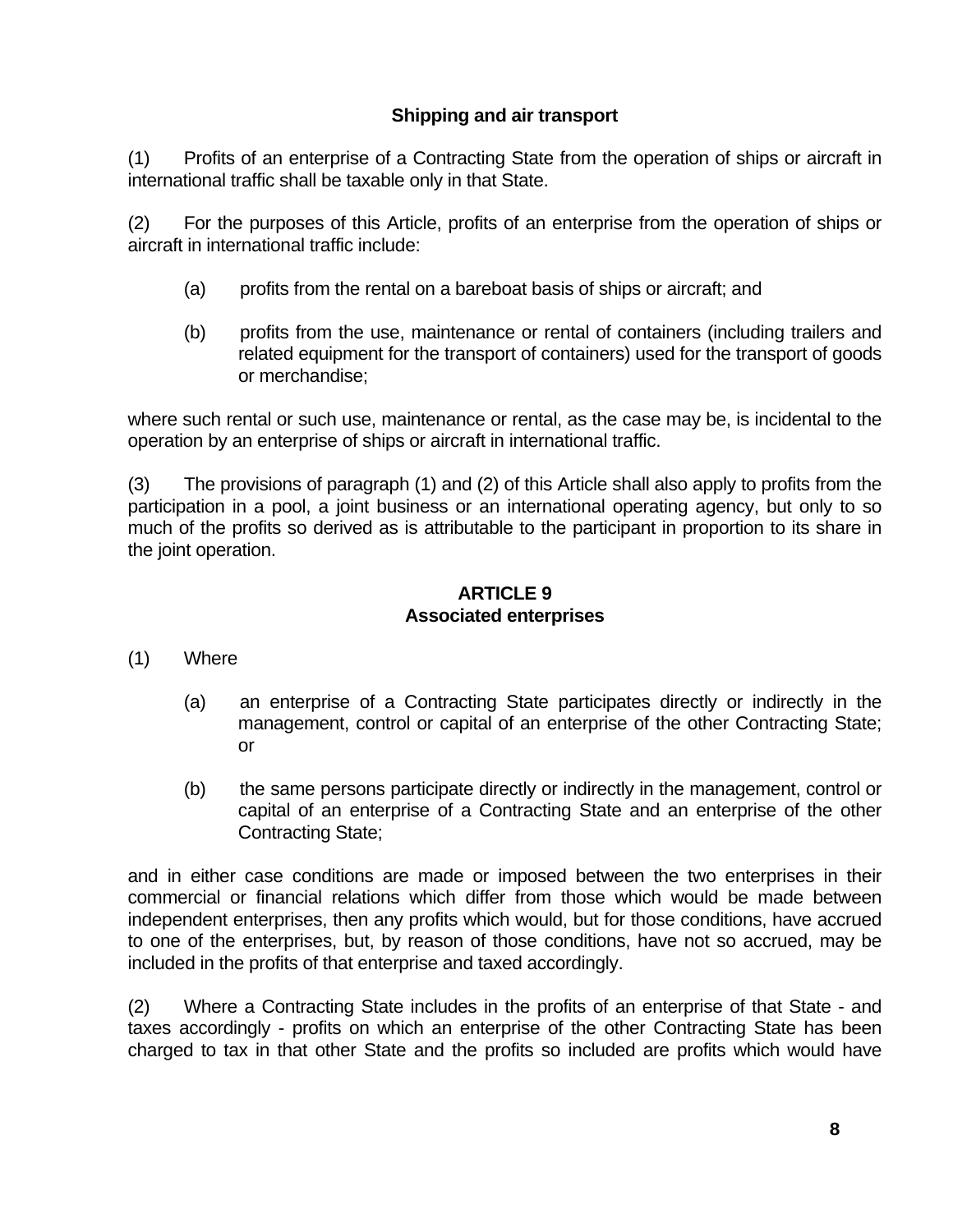accrued to the enterprise of the first-mentioned State if the conditions made between the two enterprises had been those which would have been made between independent enterprises, then that other State shall make an appropriate adjustment to the amount of the tax charged therein on those profits. In determining such adjustment, due regard shall be had to the other provisions of this Convention and the competent authorities of the Contracting States shall if necessary consult each other.

# **ARTICLE 10 Dividends**

(1) Dividends paid by a company which is a resident of a Contracting State to a resident of the other Contracting State may be taxed in that other State.

(2) However, such dividends may also be taxed in the Contracting State of which the company paying the dividends is a resident and according to the laws of that State, but if the recipient is the beneficial owner of the dividends the tax so charged shall not exceed:

- (a) 5 per cent of the gross amount of the dividends if the beneficial owner is a company which controls directly at least 25 per cent of the voting power in the company paying the dividends;
- (b) 15 per cent of the gross amount of the dividends in all other cases.

(3) The term "dividends" as used in this Article means income from shares, or other rights, not being debt-claims, participating in profits, as well as income from other corporate rights which is subjected to the same taxation treatment as income from shares by the laws of the State of which the company making the distribution is a resident and also includes any other item (other than interest relieved from tax under Article 11 of this Convention) which, under the laws of the Contracting State of which the company paying the dividend is a resident, is treated as a dividend or distribution of a company.

(4) The provisions of paragraphs (1) and (2) of this Article shall not apply if the beneficial owner of the dividends, being a resident of a Contracting State, carries on business in the other Contracting State of which the company paying the dividends is a resident, through a permanent establishment situated therein, or performs in that other State independent personal services from a fixed base situated therein, and the holding in respect of which the dividends are paid is effectively connected with such permanent establishment or fixed base. In such case the provisions of Article 7 or Article 14 of this Convention, as the case may be, shall apply.

(5) Where a company which is a resident of a Contracting State derives profits or income from the other Contracting State, that other State may not impose any tax on the dividends paid by the company, except insofar as such dividends are paid to a resident of that other State or insofar as the holding in respect of which the dividends are paid is effectively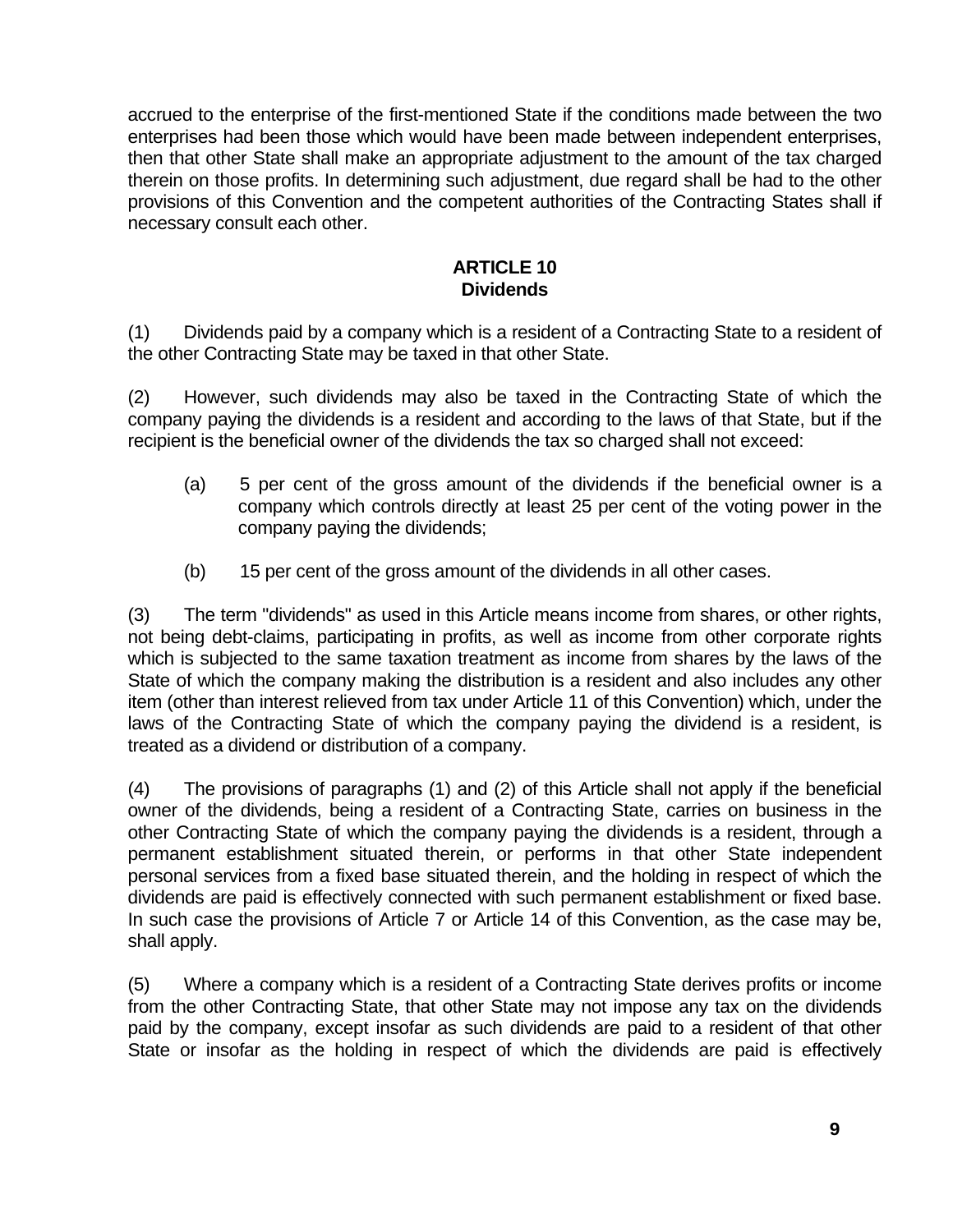connected with a permanent establishment or a fixed base situated in that other State, nor subject the company's undistributed profits to a tax on the company's undistributed profits, even if the dividends paid or the undistributed profits consist wholly or partly of profits or income arising in that other State.

#### **ARTICLE 11 Interest**

(1) Interest arising in a Contracting State and paid to a resident of the other Contracting State may be taxed in that other State.

(2) However, such interest may also be taxed in the Contracting State in which it arises and according to the laws of that State, but if the recipient is the beneficial owner of the interest the tax so charged shall not exceed 10 per cent of the gross amount of the interest.

(3) Notwithstanding the provisions of paragraph (2) interest arising in a Contracting State and paid to a resident of the other Contracting State shall be taxable only in that other State if such a resident is the beneficial owner of the interest and:

- (a) the payer or the recipient of the interest is the Government of a Contracting State, a political subdivision or a local authority thereof or an agency or instrumentality of that Government, political subdivision or local authority; or
- (b) the interest is paid in respect of a loan made, guaranteed or insured, or any other debt-claim or credit guaranteed or insured by the United Kingdom Export Credits Guarantee Department or by any organisation established in either Contracting State after the date of signature of this Convention and which is of a similar nature (the competent authorities of the Contracting States shall by mutual agreement determine whether such organisations are of a similar nature); or
- (c) the interest is paid in respect of a loan made, guaranteed or insured by the Bank of England or the Bank of Estonia.

(4) The term "interest" as used in this Article means income from debt-claims of every kind, whether or not secured by mortgage, and in the case of the United Kingdom whether or not carrying a right to participate in the debtors profits, and in particular, income from government securities and income from bonds or debentures, including premiums and prizes attaching to such securities, bonds or debentures. In the case of Estonia penalty charges for late payment shall not be regarded as interest for the purpose of this Article. The term interest shall not include any item which is treated as a distribution under the provisions of Article 10 of this Convention.

(5) The provisions of paragraphs (1) and (2) of this Article shall not apply if the beneficial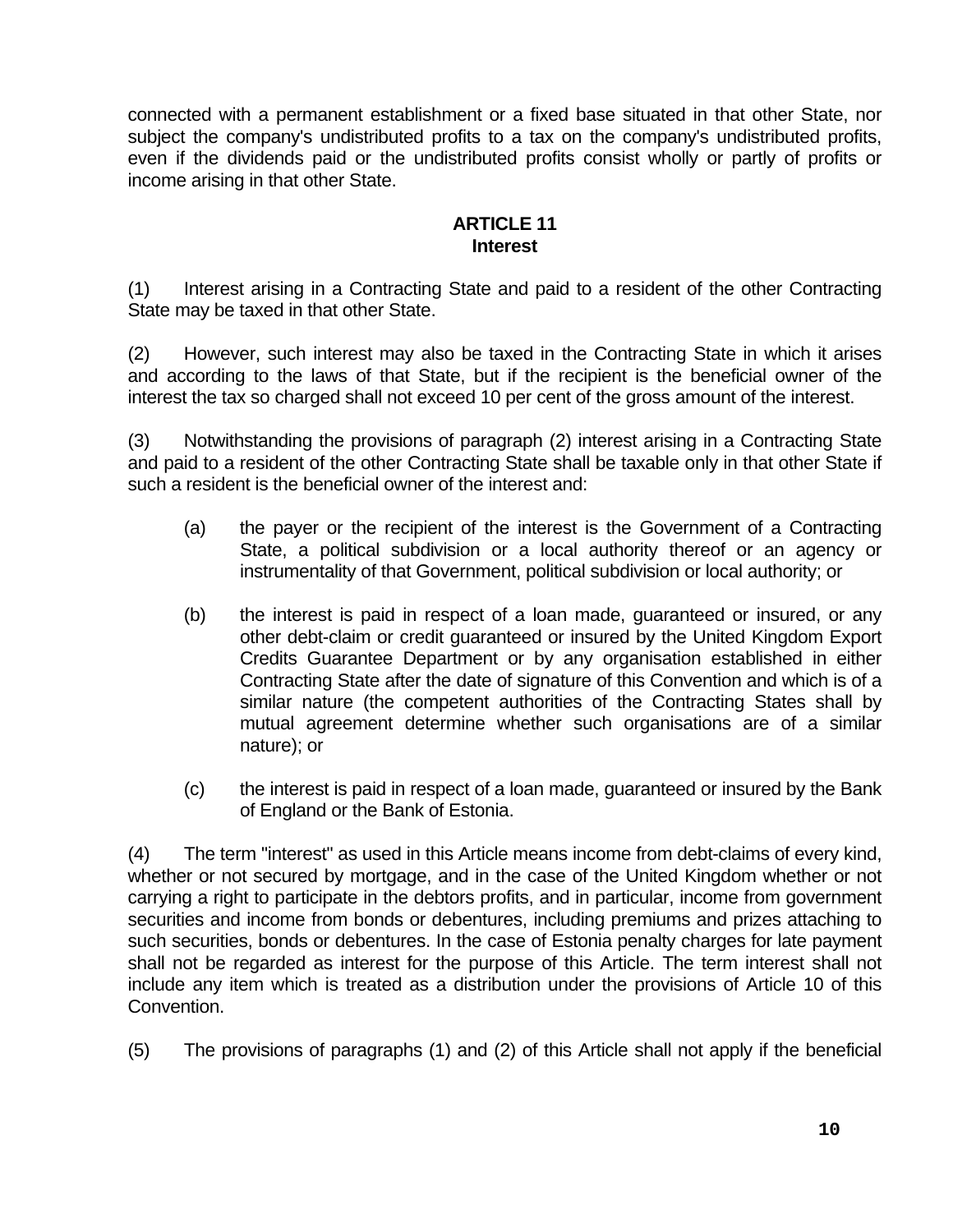owner of the interest, being a resident of a Contracting State, carries on business in the other Contracting State in which the interest arises, through a permanent establishment situated therein, or performs in that other State independent personal services from a fixed base situated therein, and the debt-claim in respect of which the interest is paid is effectively connected with such permanent establishment or fixed base. In such case the provisions of Article 7 or Article 14 of this Convention, as the case may be, shall apply.

(6) Interest shall be deemed to arise in a Contracting State when the payer is that State itself, a political subdivision, a local authority or a resident of that State. Where, however, the person paying the interest, whether he is a resident of a Contracting State or not, has in a Contracting State a permanent establishment or a fixed base in connection with which the indebtedness on which the interest is paid was incurred, and such interest is borne by such permanent establishment or fixed base, then such interest shall be deemed to arise in the State in which the permanent establishment or fixed base is situated.

(7) Where by reason of a special relationship between the payer and the beneficial owner or between both of them and some other person, the amount of the interest paid exceeds, for whatever reason, the amount which would have been agreed upon by the payer and the beneficial owner in the absence of such relationship, the provisions of this Article shall apply only to the last-mentioned amount of interest. In such case, the excess part of the payments shall remain taxable according to the laws of each Contracting State, due regard being had to the other provisions of this Convention.

(8) Any provisions in the laws of either Contracting State relating only to interest paid to a non-resident company shall not operate so as to require such interest paid to a company which is a resident of the other Contracting State to be treated as a distribution or dividend by the company paying such interest. The preceding sentence shall not apply to interest paid to a company which is a resident of one of the Contracting States in which more than 50 per cent of the voting power is controlled, directly or indirectly, by a person or persons who are residents of the other Contracting State.

(9) The provisions of this Article shall not apply if it was the main purpose or one of the main purposes of any person concerned with the creation or assignment of the debt-claim in respect of which the interest is paid to take advantage of this Article by means of that creation or assignment.

### **ARTICLE 12 Royalties**

(1) Royalties arising in a Contracting State and paid to a resident of the other Contracting State may be taxed in that other State.

(2) However, such royalties may also be taxed in the Contracting State in which they arise and according to the laws of that State, but if the recipient is the beneficial owner of the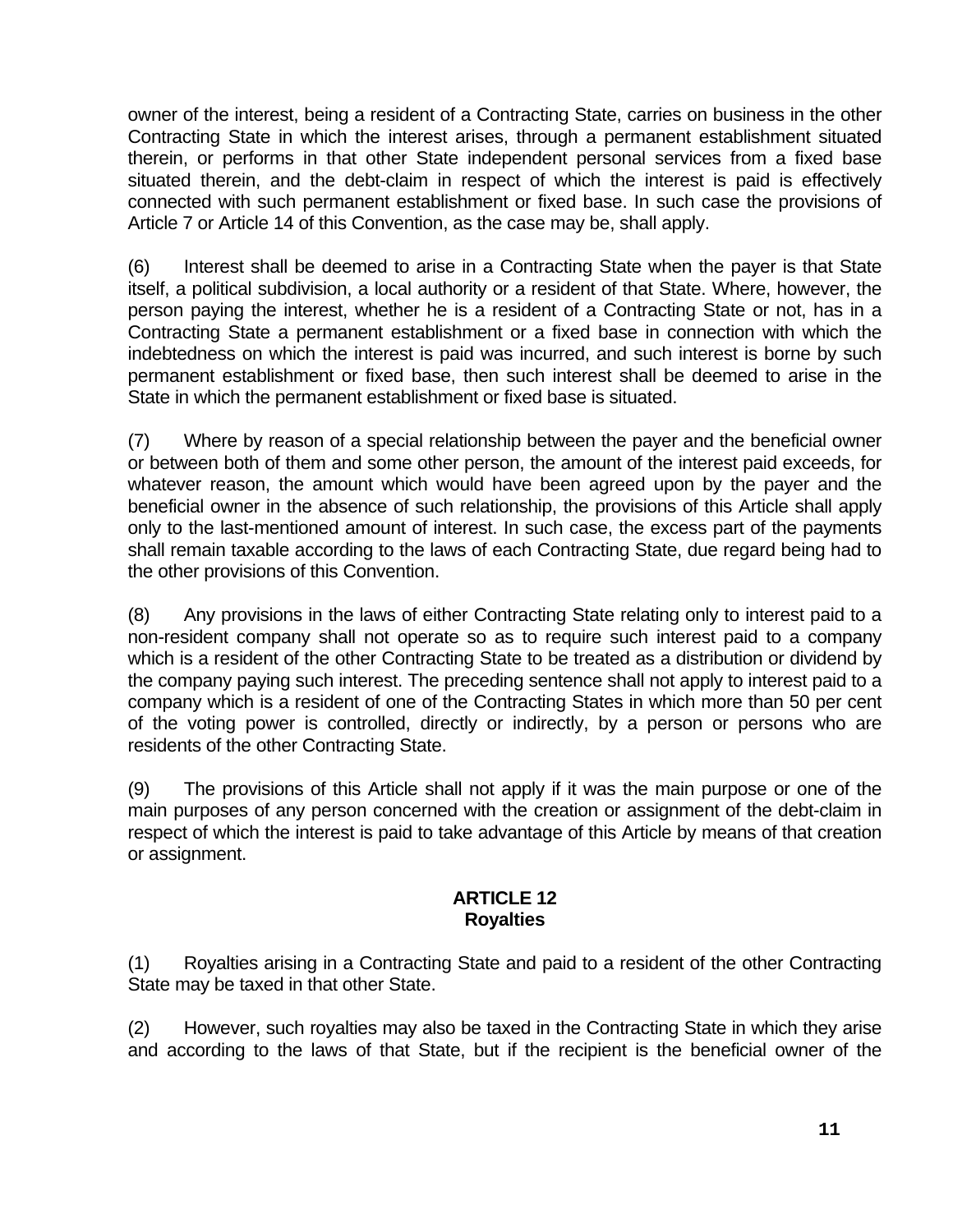royalties, the tax so charged shall not exceed:

- (a) 5 per cent of the gross amount of royalties that are for the use of industrial, commercial or scientific equipment;
- (b) 10 per cent of the gross amount of royalties other than those referred to in subparagraph (a).

(3) The term "royalties" as used in this Article means payments of any kind received as a consideration for the use of, or the right to use, any copyright of literary, artistic or scientific work (including cinematograph films, and films or tapes for television or radio broadcasting), any patent, trade mark, design or model, plan, secret formula or process, or for the use of, or the right to use, industrial, commercial, or scientific equipment, or for information (know-how) concerning industrial, commercial or scientific experience.

(4) The provisions of paragraphs (1) and (2) of this Article shall not apply if the beneficial owner of royalties, being a resident of a Contracting State, carries on business in the other Contracting State in which the royalties arise, through a permanent establishment situated therein, or performs in that other State independent personal services from a fixed base situated therein, and the right or property in respect of which the royalties are paid is effectively connected with such permanent establishment or fixed base. In such case the provisions of Article 7 or Article 14 of this Convention, as the case may be, shall apply.

(5) Royalties shall be deemed to arise in a Contracting State when the payer is that State itself, a political subdivision, a local authority or a resident of that State. Where, however, the person paying the royalties, whether he is a resident of a Contracting State or not, has in a Contracting State a permanent establishment or a fixed base in connection with which the liability to pay the royalties was incurred, and such royalties are borne by such permanent establishment or fixed base, then such royalties shall be deemed to arise in the State in which the permanent establishment or fixed base is situated.

(6) Where, by reason of a special relationship between the payer and the beneficial owner or between both of them and some other person, the amount of the royalties paid exceeds, for whatever reason, the amount which would have been agreed upon by the payer and the beneficial owner in the absence of such relationship, the provisions of this Article shall apply only to the last-mentioned amount. In such case, the excess part of the payments shall remain taxable according to the laws of each Contracting State, due regard being had to the other provisions of this Convention.

(7) The provisions of this Article shall not apply if it was the main purpose or one of the main purposes of any person concerned with the creation or assignment of the rights in respect of which the royalties are paid to take advantage of this Article by means of that creation or assignment.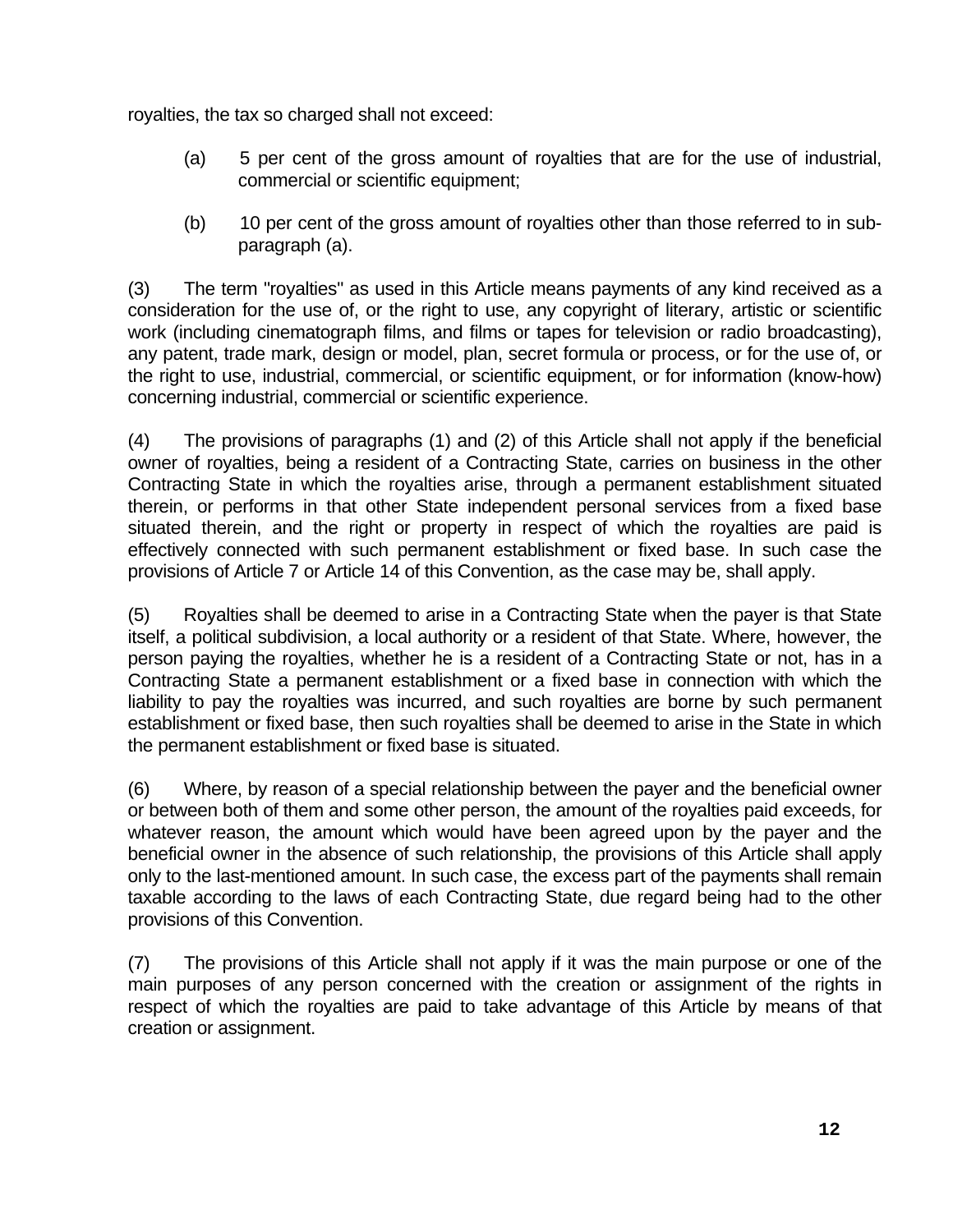# **ARTICLE 13 Capital gains**

(1) Gains derived by a resident of a Contracting State from the alienation of immovable property referred to in Article 6 of this Convention and situated in the other Contracting State may be taxed in that other State.

- (2) Gains derived by a resident of a Contracting State from the alienation of:
	- (a) shares, other than shares quoted on an approved Stock Exchange, deriving their value or the greater part of their value directly or indirectly from immovable property situated in the other Contracting State, or
	- (b) an interest in a partnership or trust the assets of which consist principally of immovable property situated in the other Contracting State, or of shares referred to in sub-paragraph (a) above,

may be taxed in that other State.

(3) Gains from the alienation of movable property forming part of the business property of a permanent establishment which an enterprise of a Contracting State has in the other Contracting State or of movable property pertaining to a fixed base available to a resident of a Contracting State in the other Contracting State for the purpose of performing independent personal services, including such gains from the alienation of such a permanent establishment (alone or with the whole enterprise) or of such fixed base, may be taxed in that other State.

(4) Gains derived by an enterprise of a Contracting State from the alienation of ships or aircraft operated in international traffic by that enterprise or movable property pertaining to the operation of such ships or aircraft, shall be taxable only in that Contracting State.

(5) Gains from the alienation of any property other than that referred to in paragraphs (1), (2), (3) and (4) of this Article shall be taxable only in the Contracting State of which the alienator is a resident.

(6) The provisions of paragraph (5) of this Article shall not affect the right of a Contracting State to levy according to its law a tax on capital gains from the alienation of any property derived by an individual who is a resident of the other Contracting State and has been a resident of the first-mentioned Contracting State at any time during the five years immediately preceding the alienation of the property.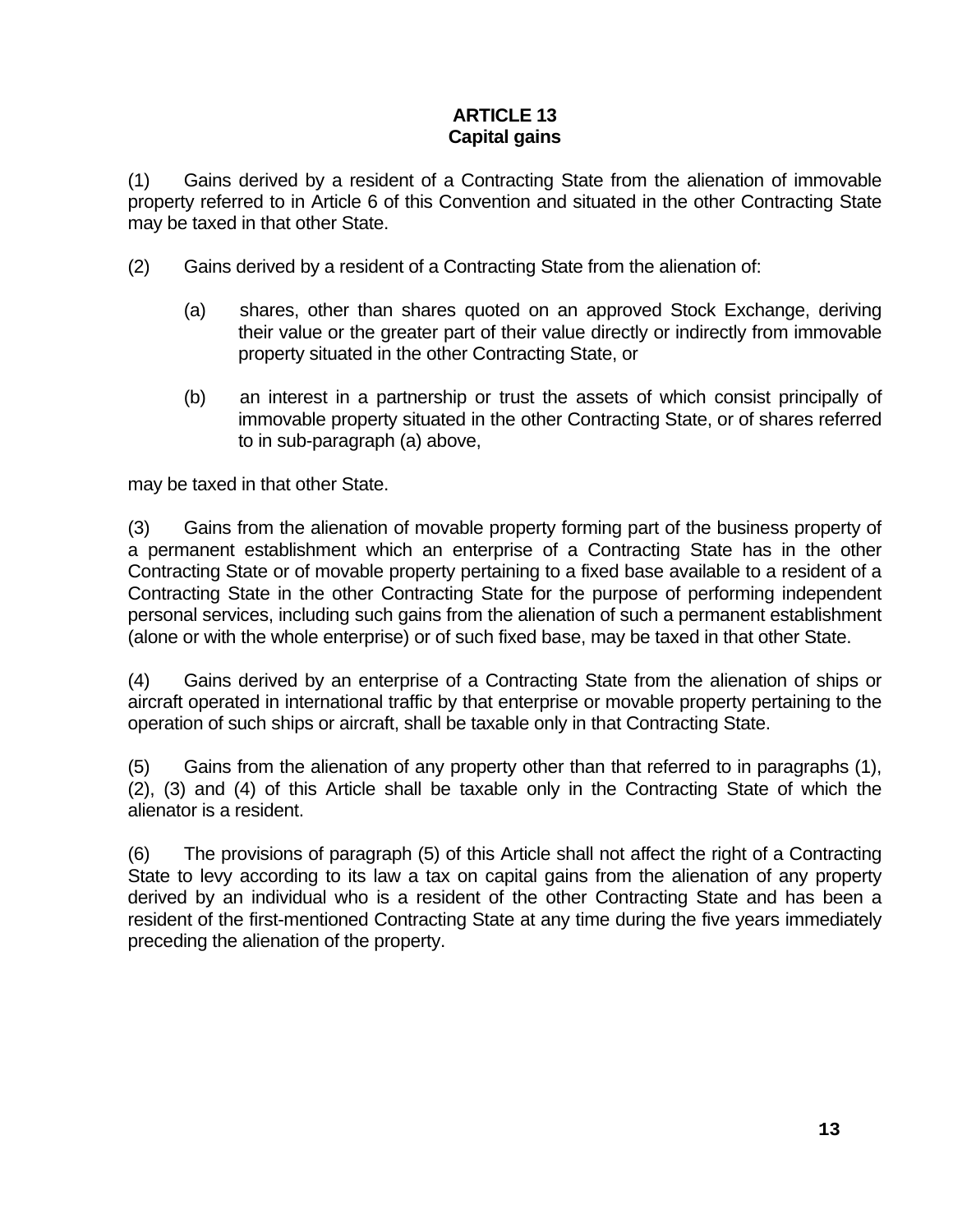### **ARTICLE 14 Independent personal services**

(1) Income derived by a resident of a Contracting State in respect of professional services or other activities of an independent character shall be taxable only in that State unless he has a fixed base regularly available to him in the other Contracting State for the purpose of performing his activities. If he has such a fixed base, the income may be taxed in the other State, but only so much of the income as is attributable to that fixed base. For this purpose, where a resident of a Contracting State is present in the other Contracting State for a period or periods exceeding in the aggregate 183 days in any twelve-month period commencing or ending in any fiscal year, he shall be deemed for that fiscal year to have a fixed base regularly available to him in that other State and the income that is derived from his activities referred to above that are performed in that other State shall be attributable to that deemed fixed base.

(2) The term "professional services" includes especially independent scientific, literary, artistic, educational or teaching activities as well as the independent activities of physicians, lawyers, engineers, architects, dentists and accountants.

# **ARTICLE 15 Dependent personal services**

(1) Subject to the provisions of Articles 16, 18, 19, 20 and 21 of this Convention, salaries, wages and other similar remuneration derived by a resident of a Contracting State in respect of an employment shall be taxable only in that State unless the employment is exercised in the other Contracting State. If the employment is so exercised, such remuneration as is derived therefrom may be taxed in that other State.

(2) Notwithstanding the provisions of paragraph (1) of this Article, remuneration derived by a resident of a Contracting State in respect of an employment exercised in the other Contracting State shall be taxable only in the first-mentioned State if:

- (a) the recipient is present in the other State for a period or periods not exceeding in the aggregate 183 days in any twelve-month period commencing or ending in the fiscal year concerned, and
- (b) the remuneration is paid by, or on behalf of, an employer who is not a resident of the other State, and
- (c) the remuneration is not borne by a permanent establishment or a fixed base which the employer has in the other State.

(3) Notwithstanding the preceding provisions of this Article, remuneration derived in respect of an employment exercised aboard a ship or aircraft operated in international traffic by an enterprise of a Contracting State may be taxed in that State.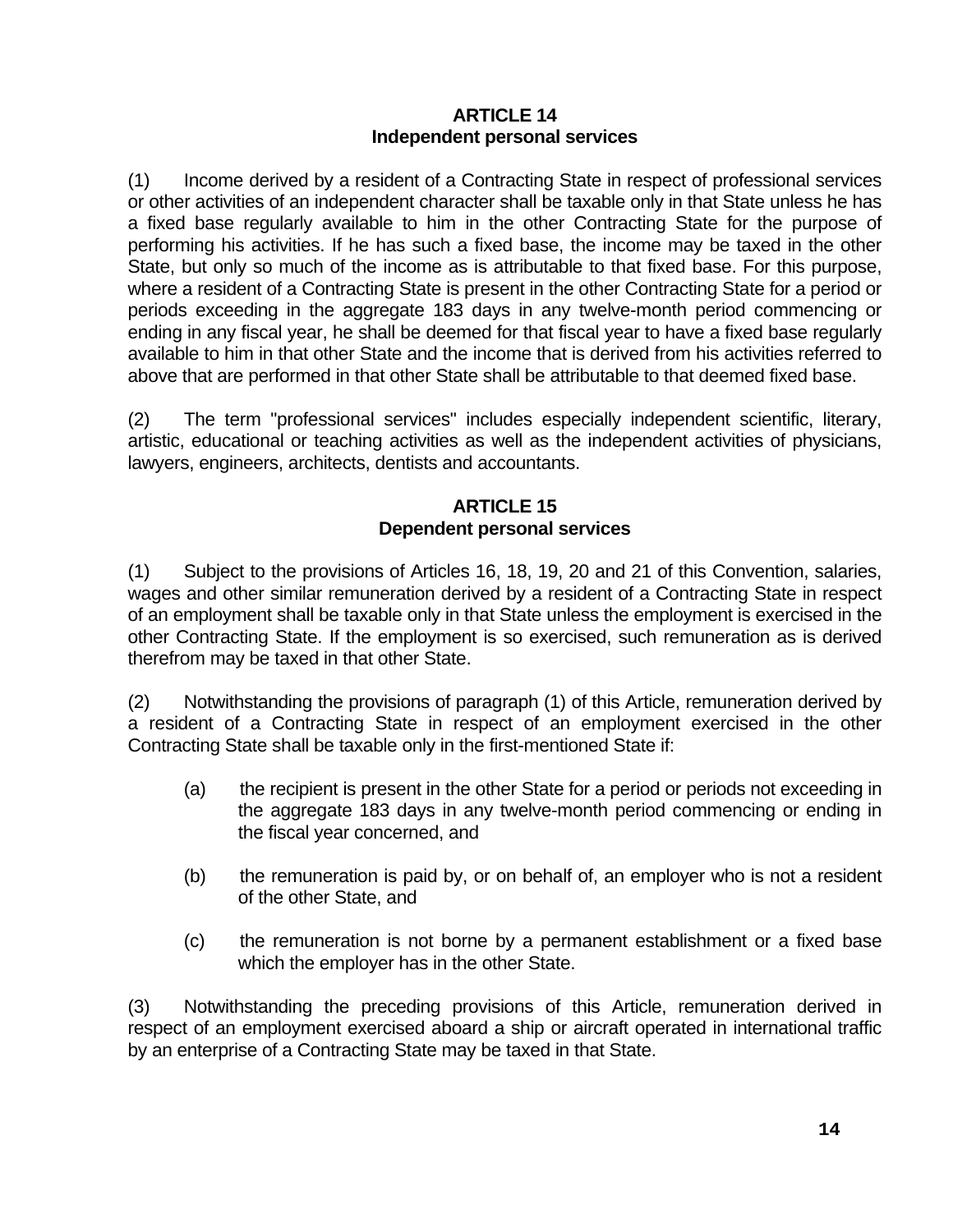# **ARTICLE 16 Directors' fees**

 Directors' fees and other similar payments derived by a resident of a Contracting State in his capacity as a member of the board of directors or any other similar organ of a company which is a resident of the other Contracting State may be taxed in that other State.

#### **ARTICLE 17 Artistes and sportsmen**

(1) Notwithstanding the provisions of Article 14 and Article 15 of this Convention, income derived by a resident of a Contracting State as an entertainer, such as a theatre, motion picture, radio or television artiste, or a musician, or as a sportsman, from his personal activities as such exercised in the other Contracting State, may be taxed in that other State.

(2) Where income in respect of personal activities exercised by an entertainer or a sportsman in his capacity as such accrues not to the entertainer or sportsman himself but to another person, that income may, notwithstanding the provisions of Articles 7, 14 and 15 of this Convention, be taxed in the Contracting State in which the activities of the entertainer or sportsman are exercised.

(3) The provisions of paragraphs (1) and (2) shall not apply to income derived from activities exercised in a Contracting State by an entertainer or sportsman if the visit to that State is wholly or mainly supported by public funds of the other Contracting State, or a political subdivision or local authority thereof. In such case, the income shall be taxable only in the Contracting State of which the entertainer or sportsman is a resident.

### **ARTICLE 18 Pensions**

(1) Subject to the provisions of paragraph (2) of Article 19 of this Convention, pensions and other similar remuneration paid in consideration of past employment to a resident of a Contracting State and any annuity paid to such a resident shall be taxable only in that State.

(2) The term "annuity" means a stated sum payable to an individual periodically at stated times during his life or during a specified or ascertainable period of time under an obligation to make the payments in return for adequate and full consideration in money or money's worth.

#### **ARTICLE 19 Government Service**

(1) (a) Remuneration, other than a pension, paid by a Contracting State or a political subdivision or a local authority thereof or an agency thereof or an entity wholly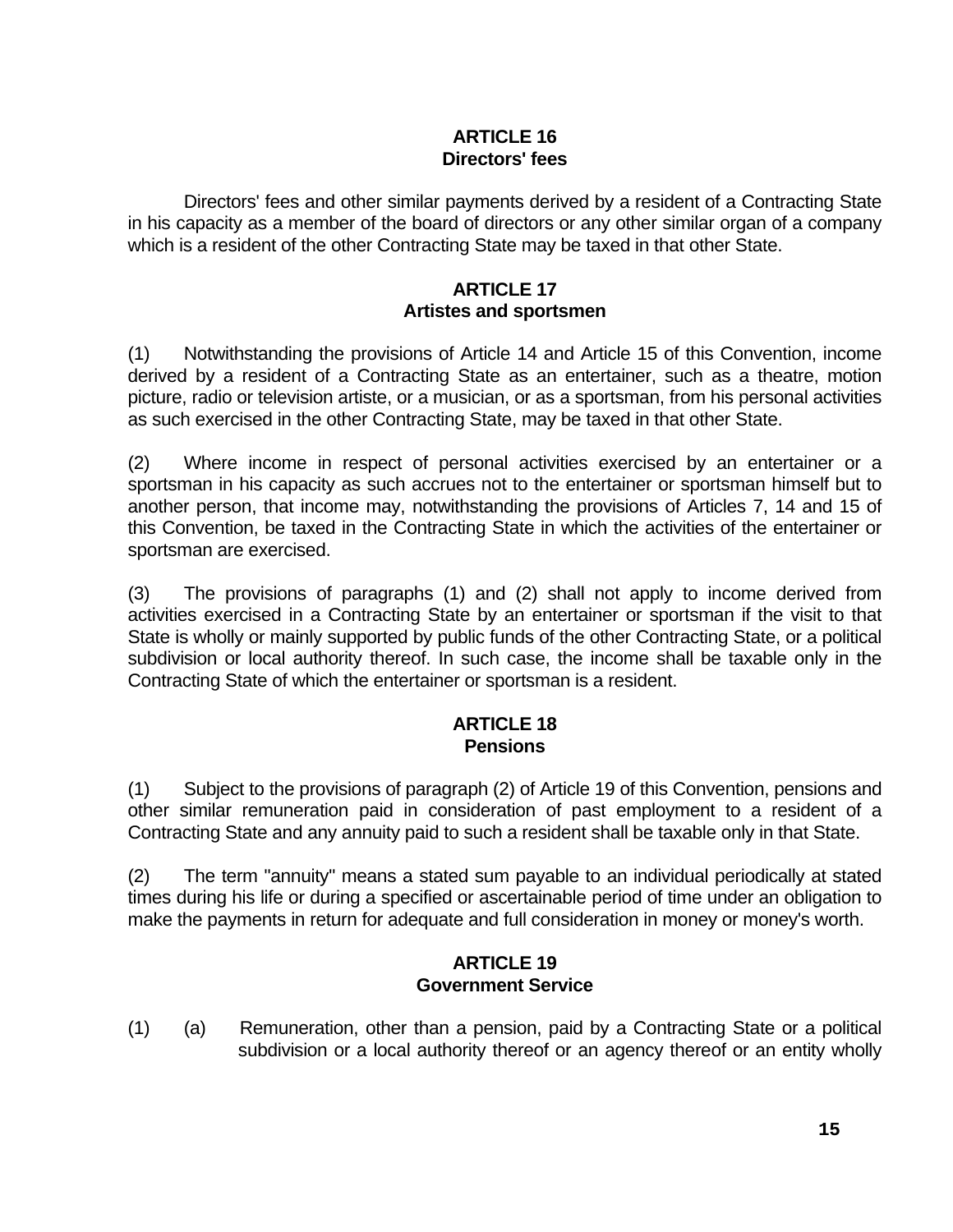owned by such State, political subdivision or local authority to an individual in respect of services rendered to that State, subdivision, authority, agency or entity shall be taxable only in that State.

- (b) Notwithstanding the provisions of sub-paragraph (a) of this paragraph, such remuneration shall be taxable only in the other Contracting State if the services are rendered in that State and the individual is a resident of that State who:
	- (i) is a national of that State; or
	- (ii) did not become a resident of that State solely for the purpose of rendering the services.
- (2) (a) Any pension paid by, or out of funds created by, a Contracting State or a political subdivision or a local authority thereof or an agency thereof or an entity wholly owned by such State, political subdivision or local authority to an individual in respect of services rendered to that State, subdivision, authority, agency or entity shall be taxable only in that State.
	- (b) Notwithstanding the provisions of sub-paragraph (a) of this paragraph, such pension shall be taxable only in the other Contracting State if the individual is a resident of and a national of that State.

(3) The provisions of Articles 15, 16 and 18 of this Convention shall apply to remuneration and pensions in respect of services rendered in connection with a business carried on by a Contracting State or a political subdivision or a local authority thereof or an agency thereof or an entity wholly owned by such State, subdivision or authority.

#### **ARTICLE 20 Students**

 Payments which a student or an apprentice or trainee, who is or was immediately before visiting a Contracting State a resident of the other Contracting State and who is present in the first-mentioned State solely for the purpose of his education or training receives for the purpose of his maintenance, education or training shall not be taxed in the first-mentioned State, provided that such payments arise from sources outside that State.

### **ARTICLE 21 Professors and teachers**

(1) An individual who visits one of the Contracting States for the purpose of teaching or carrying out research at a university, college or other recognised educational institution in that Contracting State, and who is or was immediately before that visit a resident of the other Contracting State, shall not be taxed in the first-mentioned Contracting State on remuneration for such teaching or research for a period not exceeding two years from the date of his first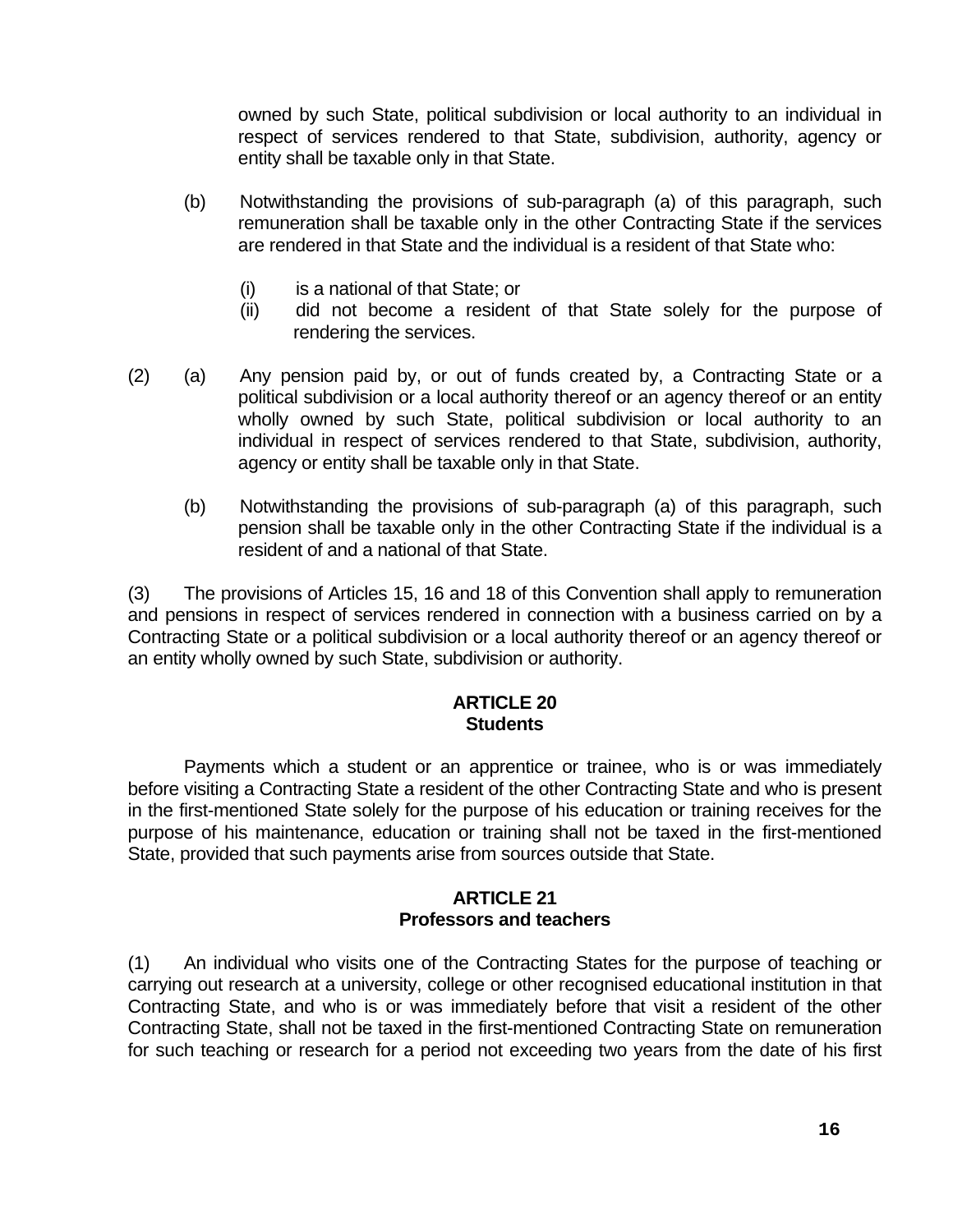visit to that State for that purpose.

(2) This Article shall only apply to income from research if such research is undertaken by the individual in the public interest and not primarily for the benefit of some other private person or persons.

# **ARTICLE 22 Other income**

(1) Items of income beneficially owned by a resident of a Contracting State, wherever arising, which are not dealt with in the foregoing Articles of this Convention, other than income paid out of trusts or the estates of deceased persons in the course of administration, shall be taxable only in that State.

(2) The provisions of paragraph (1) of this Article shall not apply to income, other than income from immovable property as defined in paragraph (2) of Article 6 of this Convention, if the recipient of such income, being a resident of a Contracting State, carries on business in the other Contracting State through a permanent establishment situated therein, or performs in that other State independent personal services from a fixed base situated therein, and the right or property in respect of which the income is paid is effectively connected with such permanent establishment or fixed base. In such case the provisions of Article 7 or Article 14 of this Convention, as the case may be, shall apply.

(3) The provisions of this Article shall not apply if it was the main purpose or one of the main purposes of any person concerned with the creation or assignment of the rights in respect of which the income is paid to take advantage of this Article by means of that creation or assignment.

#### **ARTICLE 23 Elimination of double taxation**

(1) (a) Where a resident of Estonia derives income or owns capital gains which in accordance with this Convention, may be taxed in the United Kingdom, unless a more favourable treatment is provided in its domestic law, Estonia shall allow as a deduction from the tax on the income of that resident, an amount equal to the United Kingdom income tax or capital gains tax paid thereon in the United Kingdom;

 Such deduction in either case shall not, however, exceed that part of the income tax in Estonia as computed before the deduction is given, which is attributable to the income or capital gains which may be taxed in the United Kingdom.

 (b) For the purpose of sub-paragraph (a) of this paragraph, where a company that is a resident of Estonia receives a dividend from a company that is resident of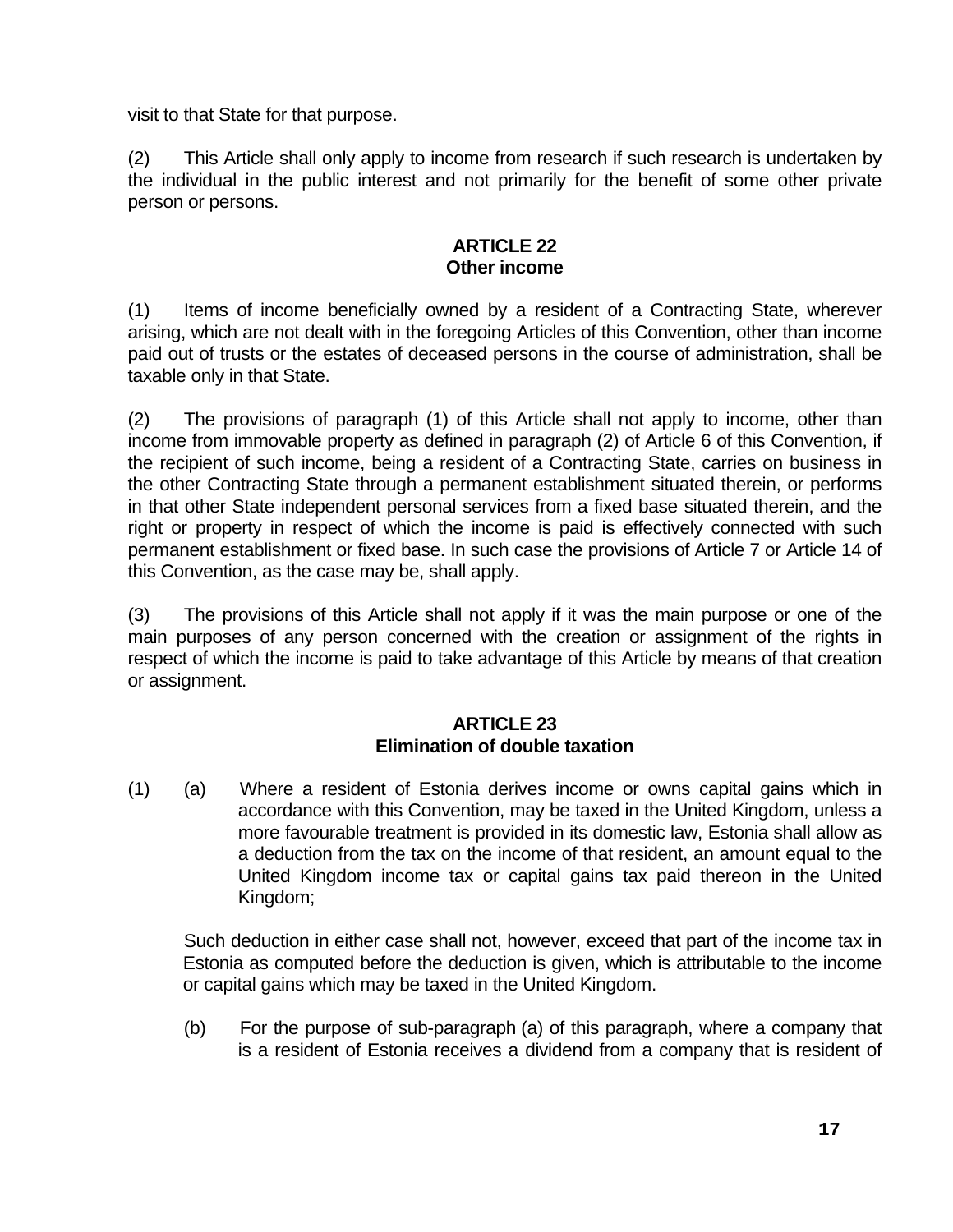the United Kingdom in which it owns at least 10 per cent of its shares having full voting rights, the tax paid in the United Kingdom shall include not only the tax paid on the dividend, but also the tax paid on the underlying profits of the company out of which the dividend was paid.

(2) Subject to the provisions of the law of the United Kingdom regarding the allowance as a credit against United Kingdom tax of tax payable in a territory outside the United Kingdom (which shall not affect the general principle hereof):

- (a) Estonian tax payable under the laws of Estonia and in accordance with this Convention, whether directly or by deduction, on profits, income or chargeable gains from sources within Estonia (excluding in the case of a dividend, tax payable in Estonia in respect of the profits out of which the dividend is paid) shall be allowed as a credit against any United Kingdom tax computed by reference to the same profits, income or chargeable gains by reference to which the Estonian tax is computed;
- (b) in the case of a dividend paid by a company which is a resident of Estonia to a company which is a resident of the United Kingdom and which controls directly or indirectly at least 10 per cent of the voting power in the company paying the dividend, the credit shall take into account (in addition to any Estonian tax for which credit may be allowed under the provisions of sub-paragraph (a) of this paragraph) the Estonian tax payable by the company in respect of the profits out of which such dividend is paid.

(3) For the purposes of paragraphs (1) and (2) of this Article, profits, income and capital gains owned by a resident of a Contracting State which may be taxed in the other Contracting State in accordance with this Convention, shall be deemed to arise from sources in that other Contracting State.

### **ARTICLE 24 Limitation of relief**

(1) Where under any provision of this Convention any income is relieved from tax in a Contracting State and, under the law in force in the other Contracting State a person, in respect of that income, is subject to tax by reference to the amount thereof which is remitted to or received in that other Contracting State and not by reference to the full amount thereof, then the relief to be allowed under this Convention in the first-mentioned Contracting State shall apply only to so much of the income as is taxed in the other Contracting State.

(2) Notwithstanding the provisions of any other Article of this Convention, a resident of a Contracting State who, as a consequence of domestic law concerning incentives to promote foreign investment, is not subject to tax or is subject to tax at a reduced rate in that Contracting State on income or capital gains, shall not receive the benefit of any reduction in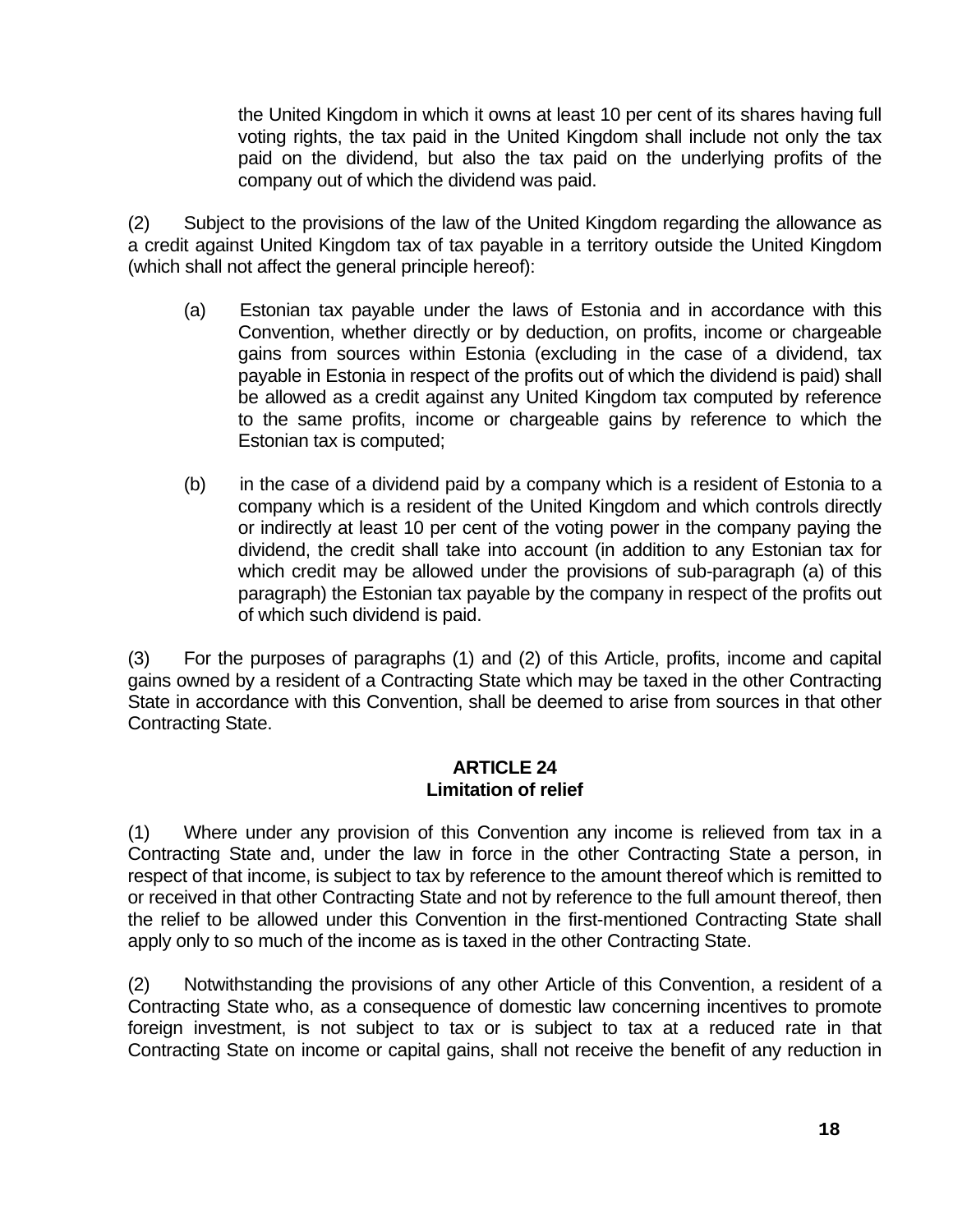or exemption from tax provided for in this Convention by the other Contracting State if the main purpose or one of the main purposes of such resident or person connected with such resident was to obtain the benefits of this Convention.

### **ARTICLE 25 Partnerships**

 Where, under any provision of this Convention, a partnership is entitled, as a resident of Estonia, to exemption from tax in the United Kingdom on any income or capital gains, that provision shall not be construed as restricting the right of the United Kingdom to tax any member of the partnership who is a resident of the United Kingdom on his share of such income or capital gains; but any such income or capital gains shall be treated for the purposes of Article 23 of this Convention as income or gains from sources in Estonia.

# **ARTICLE 26 Non-discrimination**

(1) Nationals of a Contracting State shall not be subjected in the other Contracting State to any taxation or any requirement connected therewith, which is other or more burdensome than the taxation and connected requirements to which nationals of that other State in the same circumstances are or may be subjected.

(2) Stateless persons who are residents of a Contracting State shall not be subjected in either Contracting State to any taxation or any requirement connected therewith, which is other or more burdensome than the taxation and connected requirements to which nationals of the State concerned in the same circumstances are or may be subjected.

(3) The taxation on a permanent establishment which an enterprise of a Contracting State has in the other Contracting State shall not be less favourably levied in that other State than the taxation levied on enterprises of that other State carrying on the same activities.

(4) Except where the provisions of paragraph (1) of Article 9, paragraph (7) of Article 11, or paragraph (6) of Article 12 of this Convention apply and subject to the provisions of paragraph (8) of Article 11, interest, royalties and other disbursements paid by an enterprise of a Contracting State to a resident of the other Contracting State shall, for the purpose of determining the taxable profits of such enterprise, be deductible under the same conditions as if they had been paid to a resident of the first-mentioned State.

(5) Enterprises of a Contracting State, the capital of which is wholly or partly owned or controlled, directly or indirectly, by one or more residents of the other Contracting State, shall not be subjected in the first-mentioned State to any taxation or any requirement connected therewith which is other or more burdensome than the taxation and connected requirements to which other similar enterprises of the first-mentioned State are or may be subjected.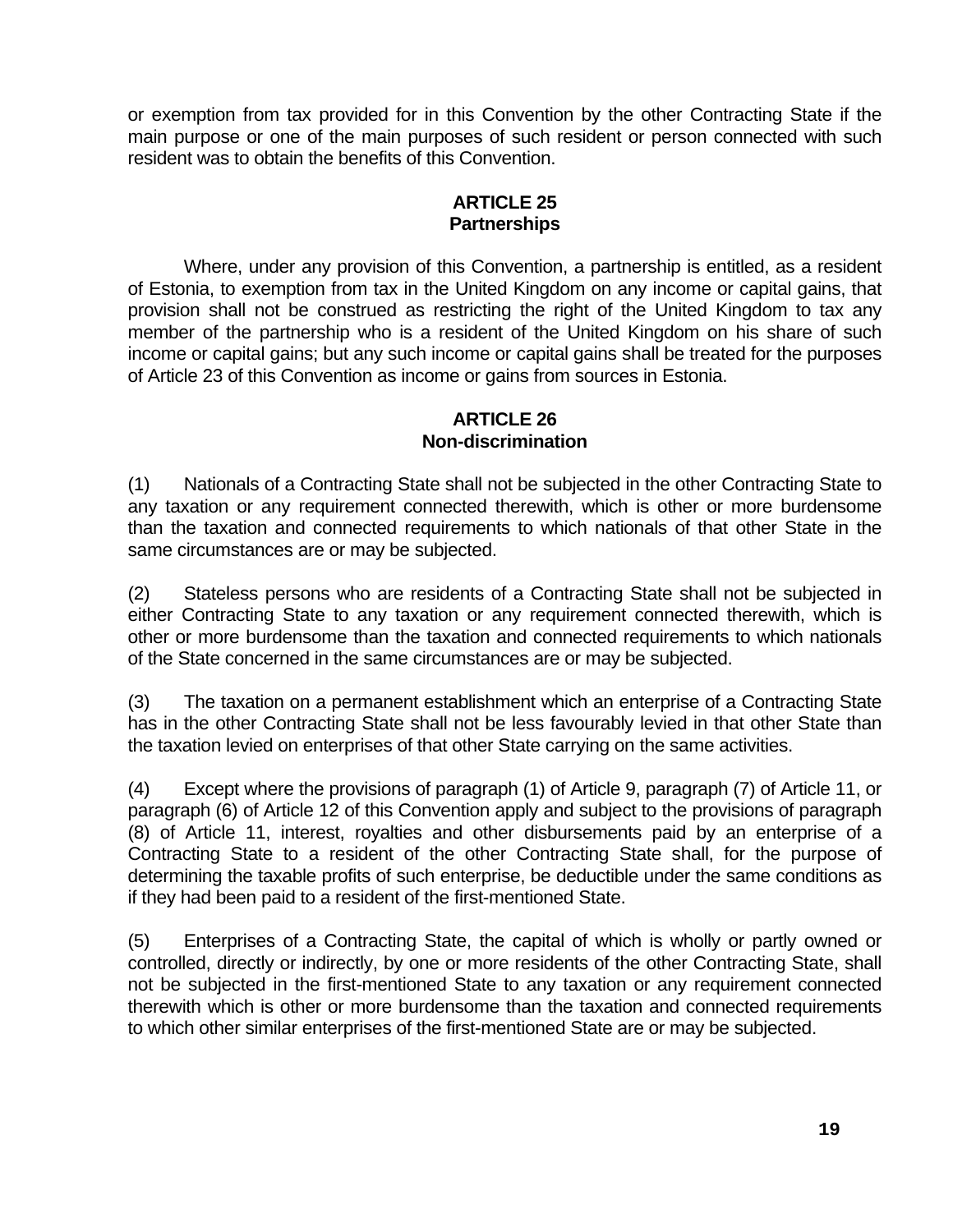(6) Nothing contained in this Article shall be construed as obliging either Contracting State to grant to individuals not resident in that State any of the personal allowances, relief and reductions for tax purposes which are granted to individuals so resident.

(7) The provisions of this Article shall apply to the taxes which are the subject of this Convention.

### **ARTICLE 27 Mutual agreement procedure**

(1) Where a resident of a Contracting State considers that the actions of one or both of the Contracting States result or will result for him in taxation not in accordance with the provisions of this Convention, he may, irrespective of the remedies provided by the domestic law of those States, present his case to the competent authority of the Contracting State of which he is a resident or, if his case comes under paragraph (1) of Article 26 of this Convention, to that of the Contracting State of which he is a national.

(2) The competent authority shall endeavour, if the objection appears to it to be justified and if it is not itself able to arrive at a satisfactory solution, to resolve the case by mutual agreement with the competent authority of the other Contracting State, with a view to the avoidance of taxation which is not in accordance with the Convention.

(3) The competent authorities of the Contracting States shall endeavour to resolve by mutual agreement any difficulties or doubts arising as to the interpretation or application of the Convention.

(4) The competent authorities of the Contracting States may communicate with each other directly for the purpose of reaching an agreement in the sense of the preceding paragraphs.

# **ARTICLE 28 Exchange of information**

(1) The competent authorities of the Contracting States shall exchange such information as is necessary for carrying out the provisions of this Convention or of the domestic laws of the Contracting States concerning taxes covered by this Convention insofar as the taxation thereunder is not contrary to this Convention, in particular, to prevent fraud and to facilitate the administration of statutory provisions against legal avoidance. The exchange of information is not restricted by Article 1. Any information received by a Contracting State shall be treated as secret and shall be disclosed only to persons or authorities (including courts and administrative bodies) involved in the assessment or collection of, the enforcement or prosecution in respect of, or the determination of appeals in relation to, the taxes covered by this Convention. Such persons or authorities shall use the information only for such purposes. They may disclose the information in public court proceedings or in judicial decisions.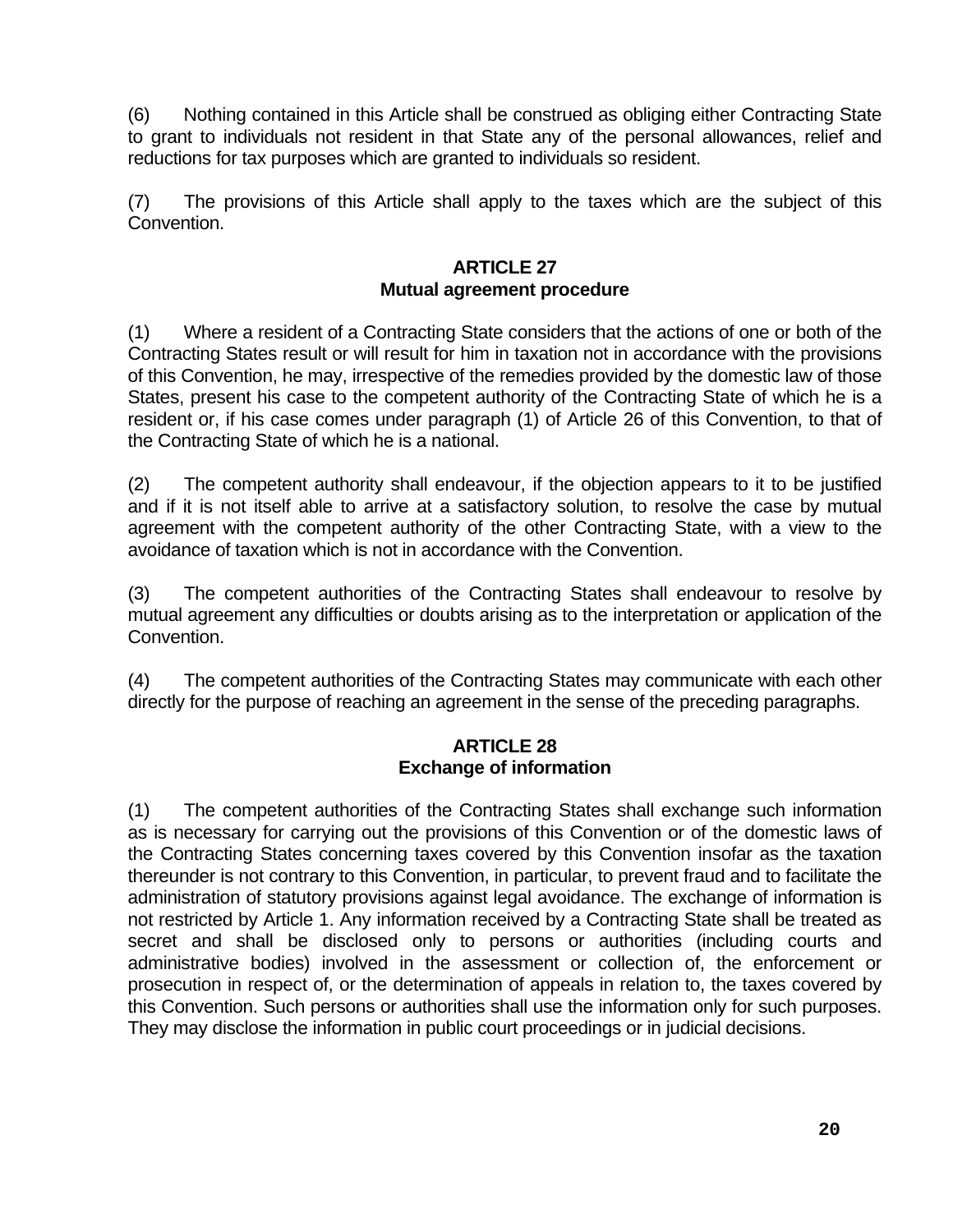(2) In no case shall the provisions of paragraph (1) of this Article be construed so as to impose on the competent authority of either Contracting State the obligation:

- (a) to carry out administrative measures at variance with the laws and administrative practice of that or of the other Contracting State;
- (b) to supply information which is not obtainable under the laws or in the normal course of the administration of that or of the other Contracting State;
- (c) to supply information which would disclose any trade, business, industrial, commercial or professional secret or trade process, or information the disclosure of which would be contrary to public policy.

#### **ARTICLE 29**

#### **Members of diplomatic or permanent missions and consular posts**

 Nothing in this Convention shall affect the fiscal privileges accorded to members of diplomatic or permanent missions or consular posts under the general rules of international law or under the provisions of special agreements.

# **ARTICLE 30 Entry into force**

 The Governments of each of the Contracting States shall notify to the other through the diplomatic channel the completion of the procedures required by law for the bringing into force of this Convention. This Convention shall enter into force on the date of the later of these notifications and shall thereupon have effect:

- (a) in Estonia:
	- (i) in respect of taxes withheld at source, on income derived on or after the first day of January in the calendar year next following the year in which the Convention enters into force;
	- (ii) in respect of other taxes on income, for taxes chargeable for any tax year beginning on or after the first day of January in the calendar year next following the year in which the Convention enters into force;
- (b) in the United Kingdom:
	- (i) in respect of income tax and capital gains tax, for any year of assessment beginning on or after 6 April in the calendar year next following that in which the Convention enters into force;
	- (ii) in respect of corporation tax, for any financial year beginning on or after 1 April in the calendar year next following that in which the Convention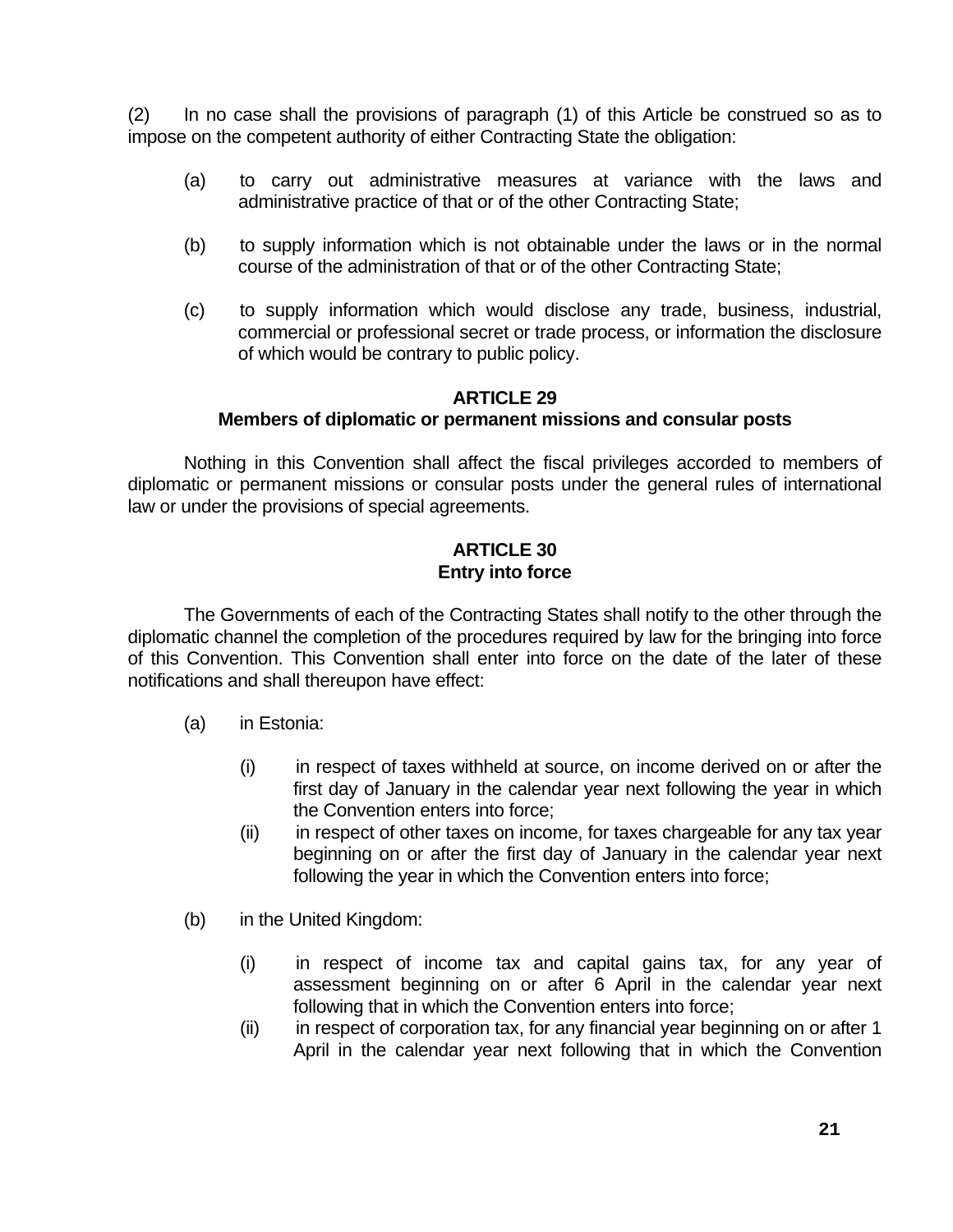enters into force.

# **ARTICLE 31 Termination**

 This Convention shall remain in force until terminated by one of the Contracting States. Either Contracting State may terminate the Convention, through diplomatic channels, by giving notice of termination at least six months before the end of any calendar year. In such event, the Convention shall cease to have effect:

- (a) in Estonia:
	- (i) in respect of taxes withheld at source, on income derived on or after the first day of January in the calendar year next following the year in which the notice is given;
	- (ii) in respect of other taxes on income, for taxes chargeable for any tax year beginning on or after the first day of January in the calendar year next following the year in which the notice is given;
- (b) in the United Kingdom:
	- (i) in respect of income tax and capital gains tax, for any year of assessment beginning on or after 6 April in the calendar year next following that in which the notice is given;
	- (ii) in respect of corporation tax, for any financial year beginning on or after 1 April in the calendar year next following that in which the notice is given.

 In witness whereof the undersigned, duly authorised thereto have signed this Convention.

 Done in duplicate at London this 12 day of May 1994 in the Estonian and the English languages, both texts being equally authentic.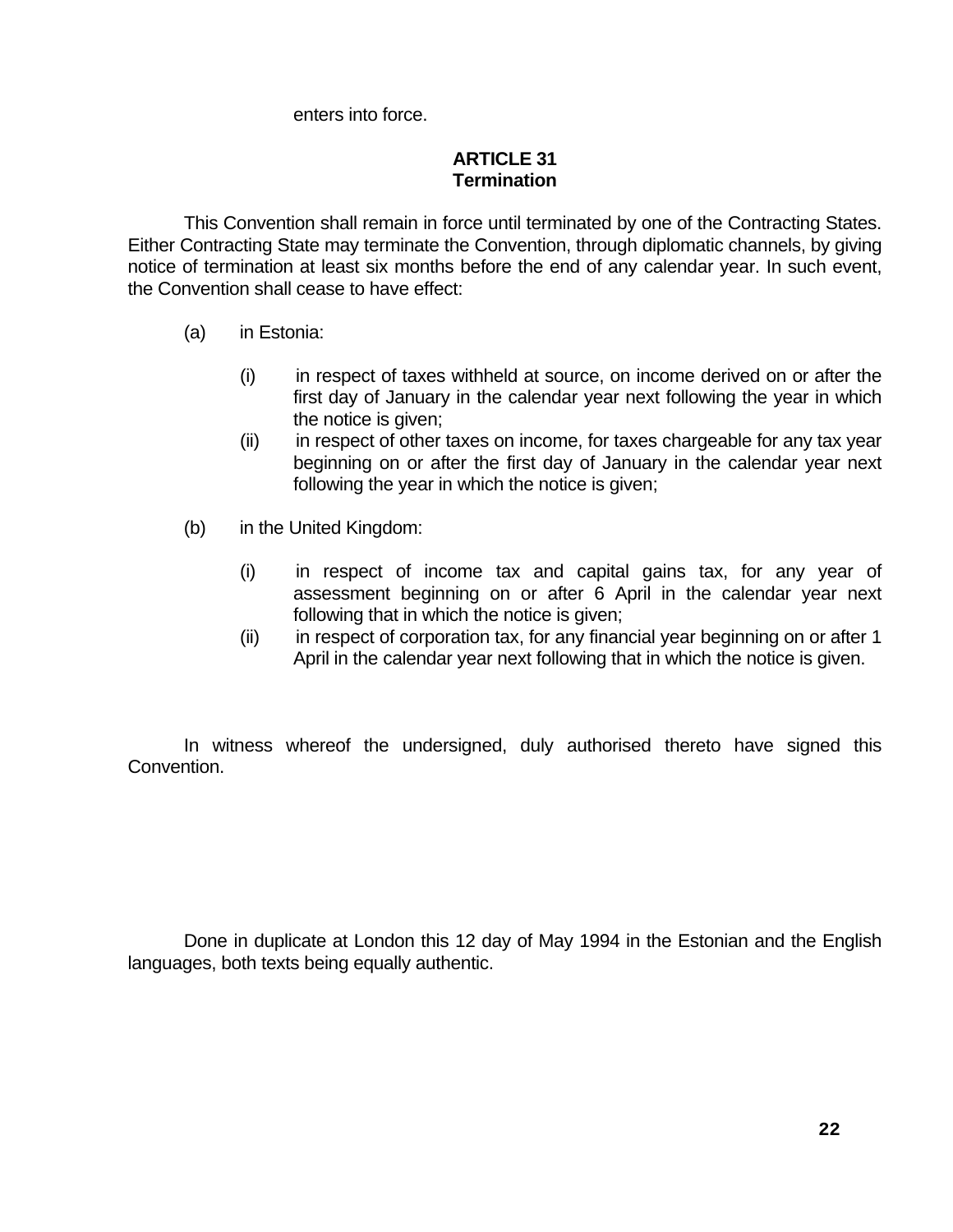For the Government of the For the Government of the Republic of Estonia United Kingdom of Great Britain and Northern Ireland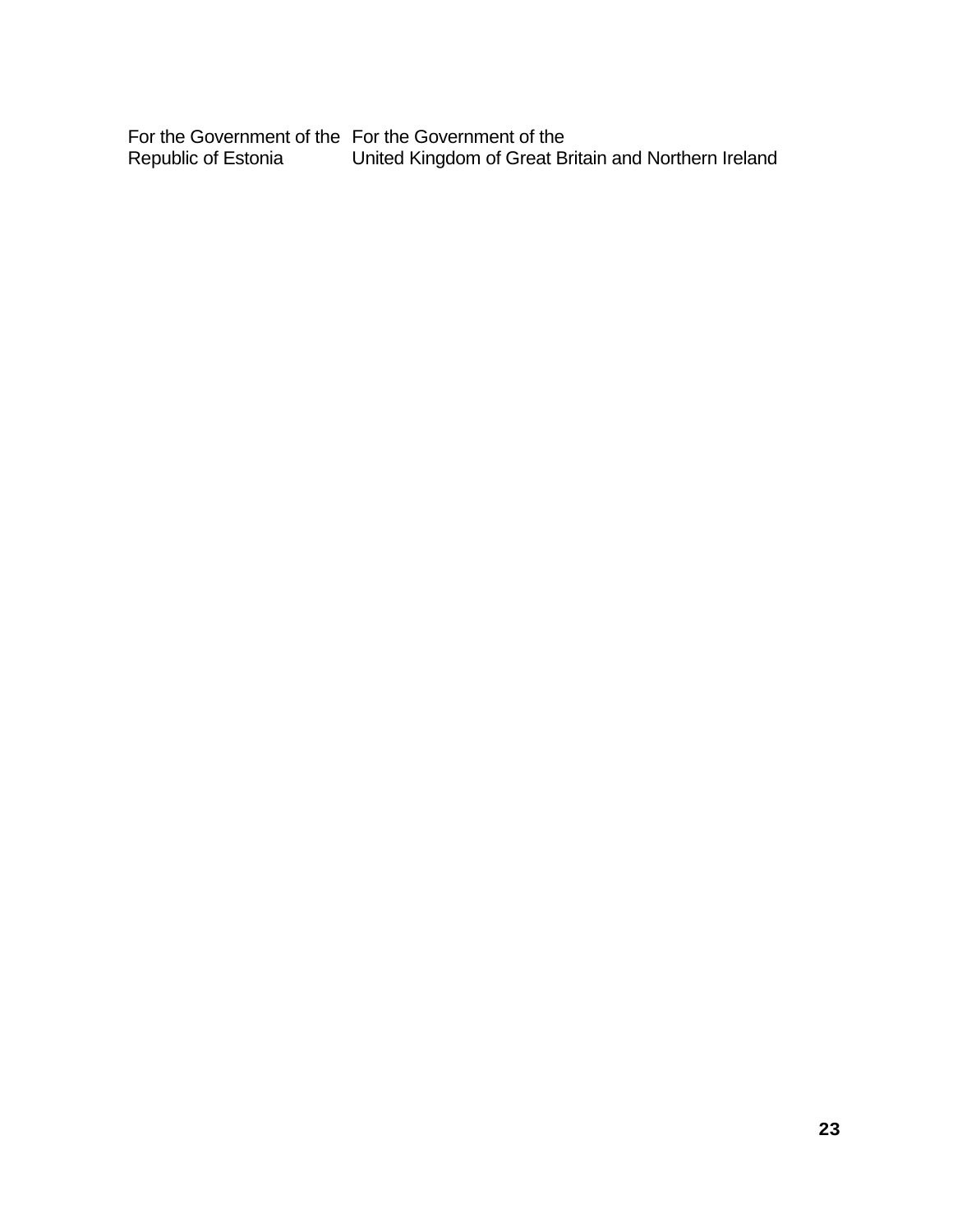# **EXCHANGE OF NOTES**

Excellency **London** 

[date]

I have the honour to refer to the Convention between the Government of the Republic of Estonia and the Government of the United Kingdom of Great Britain and Northern Ireland for the Avoidance of Double Taxation and the Prevention of Fiscal Evasion with respect to Taxes on Income and Capital Gains which has been signed today and to make on behalf of the Government of Estonia the following proposals for the purpose of applying:

1. Article 2 and Article 22

The United Kingdom takes note of the fact that the existing taxes as listed in the Convention are subject to a substantial program-me of reform and wherever;

- $(i)$  in respect of Article 2 it is not possible to agree that a particular new tax satisfies the conditions of paragraph (4) of this Article; or
- (ii) in respect of Article 22, insofar as this relates to the taxation of items of income of a resident of a Contracting State which are not dealt with in the foregoing Articles of this Convention and which arise in the other Contracting State, the amount of tax involved appears to the competent authority of Estonia to upset the balance of this Convention;

the United Kingdom is ready to negotiate an amending Protocol to the Convention without delay.

2. Article 4(3)

Where a person other than individual is a resident of both Contracting States and the competent authorities of the Contracting States endeavour to determine its status by mutual agreement, they shall have regard to such factors as the place of effective management, the place where it is incorporated or otherwise constituted and any other relevant factors.

3. Article 5(6)

The Contracting States agree that:

 (i) where the transactions between the agent and the enter-prise are made under arm's length conditions, the second sentence of paragraph (6) shall not apply; and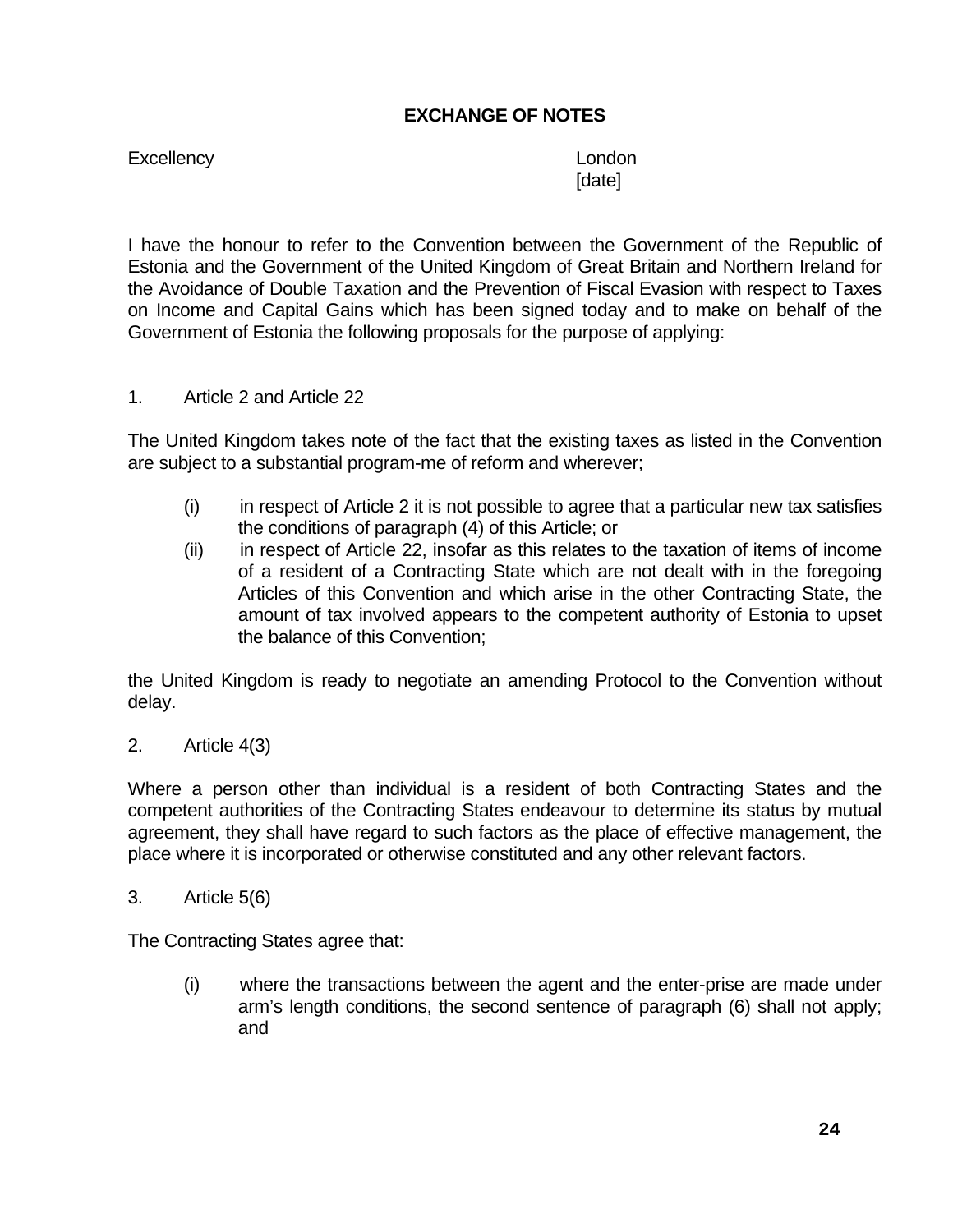- (ii) in considering whether the activities are devoted wholly or almost wholly on behalf of that enterprise, the Contracting State shall have regard to any relevant factors during any 12 month period commencing or ending in the fiscal year concerned. In particular if the relevant activities are devoted wholly or almost wholly on behalf of that enterprise for a period exceeding 9 months within that period of 12 months, they will be considered to have been so devoted in that fiscal year.
- 4. Article 6(3)

The Contracting States understand that all income and gains arising from the alienation if immovable property in a Contracting State may be taxed in that Contracting State in accordance with Article 13 of this Convention.

5. Article 7(3)

In determining the profits of a permanent establishment, it is understood that expenses to be allowed as deductions by a Contracting State include only expenses that are deductible under the domestic laws of that State.

6. Article 11

The Contracting States confirm that they will meet on a date to be agreed and provided that five years have elapsed since this Convention entered into force with a view to negotiating by means of a Protocol a reduction to zero in the rate of tax to be charged under paragraph (2) of this Article in respect of a loan made, guaranteed or insured by a financial institution of a public character.

Moreover, the Contracting States agree that where following the conclusion of a Convention between Estonia and a third state which is a member of the Organisation for Economic Cooperation and Development at the date of signature of this Convention, a resident of the third state enjoys a rate of tax on interest paid in respect of a loan made, guaranteed or insured by a financial institution of a public character, which is lower than the rate specified in paragraph (2) of this Article, and that Convention enters into force either before or after the date of entry into force of this Convention, the competent authority of Estonia shall notify the competent authority of the United Kingdom of that Convention with a third state immediately after the entry into force of that Convention and such lower rate of tax that is enjoyed shall be substituted in Article 11 of this Convention for the rate in paragraph (2) of this Article in respect of the interest paid in respect of a loan made, guaranteed or insured by financial institution of a public character with effect from the entry into force of that Convention, or of this Convention, whichever is the later.